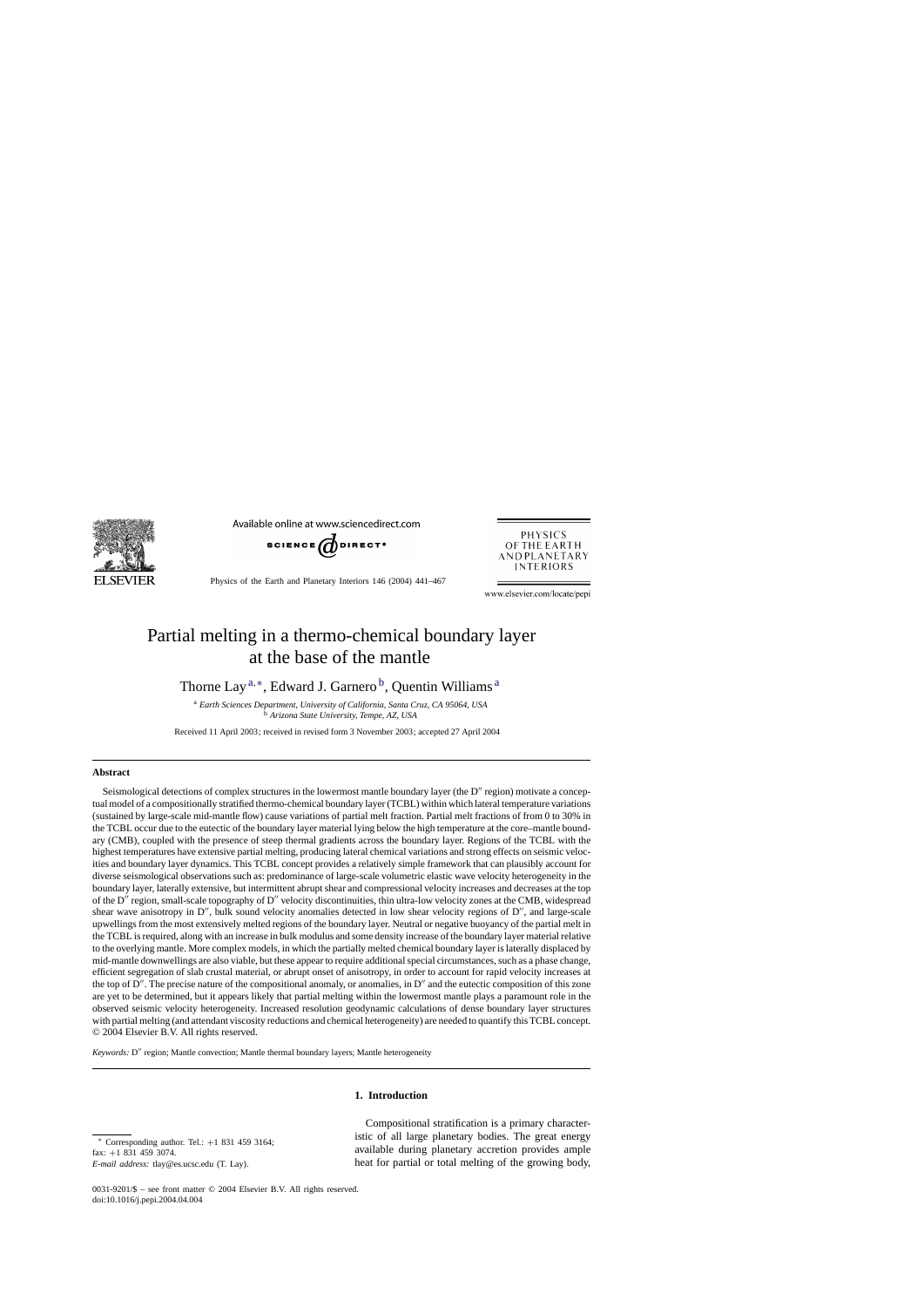which abets effective chemical differentiation and mineral or melt segregation in the presence of gravity. The Earth is compositionally stratified as a result of such processes (e.g., [Anderson, 1987\),](#page-21-0) with most of the densest materials having separated into the core and most of the lightest minerals having separated into the oceanic and continental crusts (the chemical partitioning coefficients of trace materials produce departures from strict density-driven stratification). Accretionary and core-formation scenarios for the Earth emphasize the likelihood that compositional layering is to be expected, unless subsequent mixing has disrupted it (e.g., [Ruff and Anderson, 1980\).](#page-25-0) Compositional stratification of Earth's mantle, either in the past or at present, has often been invoked to explain geochemical observations, with the historical focus being on possible upper mantle/lower mantle layering (see reviews by [Hofmann, 1997; Hellfrich and Wood,](#page-23-0) [2001\),](#page-23-0) and, more recently, on possible chemical stratification of the mid-mantle (e.g., [Kellogg et al., 1999;](#page-23-0) [van der Hilst and Kárason, 1999; Albarede and van](#page-23-0) [der Hilst, 1999\).](#page-23-0) While convection may play an important role in efficient transport of material of distinct composition to boundary layers where it can segregate and replenish the chemical boundary layer (CBL), the tendency toward chemical stratification of a planet is resisted by boundary layer instabilities, convective overturn of the interior, and viscous entrainment of buoyancy-segregated boundary layer materials. Our focus will be on possible compositional stratification in the lowermost mantle boundary layer.

Recognizing that the density and viscosity contrasts across Earth's core–mantle boundary (CMB) exceed those at the planet's surface, various scenarios for a thermo-chemical boundary layer (TCBL) at the base of the mantle ([Fig. 1b–g\)](#page-2-0) have been postulated, in some aspects mirroring that in the lithosphere [\(Fig. 1a\).](#page-2-0) The lowermost few hundred kilometers of the mantle is called the  $D''$  region because the seismic velocity gradients with depth tend to be low and there is stronger lateral velocity heterogeneity compared to the overlying mantle (e.g., [Bullen, 1949; Young and Lay, 1987a;](#page-22-0) [Wysession et al., 1998; Garnero, 2000\).](#page-22-0) In this paper, we use D" as a general label for the boundary layer in the lowermost mantle, whatever its precise nature or thickness.

One of the basic paradigms for the  $D''$  region is that it must include a thermal boundary layer (TBL), conducting heat out of the core [\(Fig. 1b\).](#page-2-0) There is general agreement that long-term sustainability of the Earth's geodynamo requires heat flux from the core into the mantle (most calculations are in the range 2–10 TW (e.g., [Buffett et al., 1996; Labrosse et al., 1997; Ander](#page-22-0)[son, 2002; Buffett, 2002; Labrosse, 2002\),](#page-22-0) compared to a total surface heat flux of about  $44\,\mathrm{TW}$ ), so  $\mathbf{D}''$  must certainly function as a TBL at the base of the mantle to some extent. Higher estimates of heat flow out of the core (>2–3 TW) suggest rapid inner core growth, and improbably high core temperatures in the early Earth unless heat sources are added to the core (e.g., [Buffett,](#page-22-0) [2002\).](#page-22-0) The low viscosity of the outer core material ensures that the CMB itself must be nearly isothermal, at a temperature somewhere between 3300 and 4800 K, and there is possibly a superadiabatic temperature increase of 1000–2000 K across the boundary layer (e.g., [Williams, 1998; Boehler, 2000; Ander](#page-26-0)[son, 2002\).](#page-26-0) Reducing the heat flux and temperature increase estimates below the above values requires either the presence of superadiabatic thermal gradients shallower in the mantle (at 670 km depth, or in the mid-mantle), which have not yet been demonstrated to exist, or dramatic and unexpected melting point depression of iron by its lighter alloying constituent. A large temperature increase across the TBL is expected to reduce seismic velocities and radial seismic veloc-ity gradients in D" (e.g., [Stacey and Loper, 1983\),](#page-25-0) but the effects of high pressure should reduce temperature dependence of seismic velocity. This effect, and any attempt to calculate heat flux across the boundary layer on the basis of observed velocity structure, strongly depend on the boundary layer material properties.

As the mantle convection system has likely not approached a steady state, viscosity reduction of several orders of magnitude at the base of the D" TBL may be present due to the temperature-dependence of viscosity, possibly complementary to the viscosity increases across the lithospheric TBL (e.g., [Balachandar et al.,](#page-21-0) [1995; Tackley, 1996; Solomotov and Moresi, 2002\)](#page-21-0). While the evolution of convective systems tends to diminish the viscosity contrasts across hot thermal boundary layers with time, cooling of the interior by subducted downwellings may allow large viscosity ratios to persist. Any viscosity reduction in  $D''$  is superimposed on the overall high viscosity of the lower mantle, which is one to two orders of magnitude greater than that of the upper mantle (e.g., [Forte and](#page-22-0)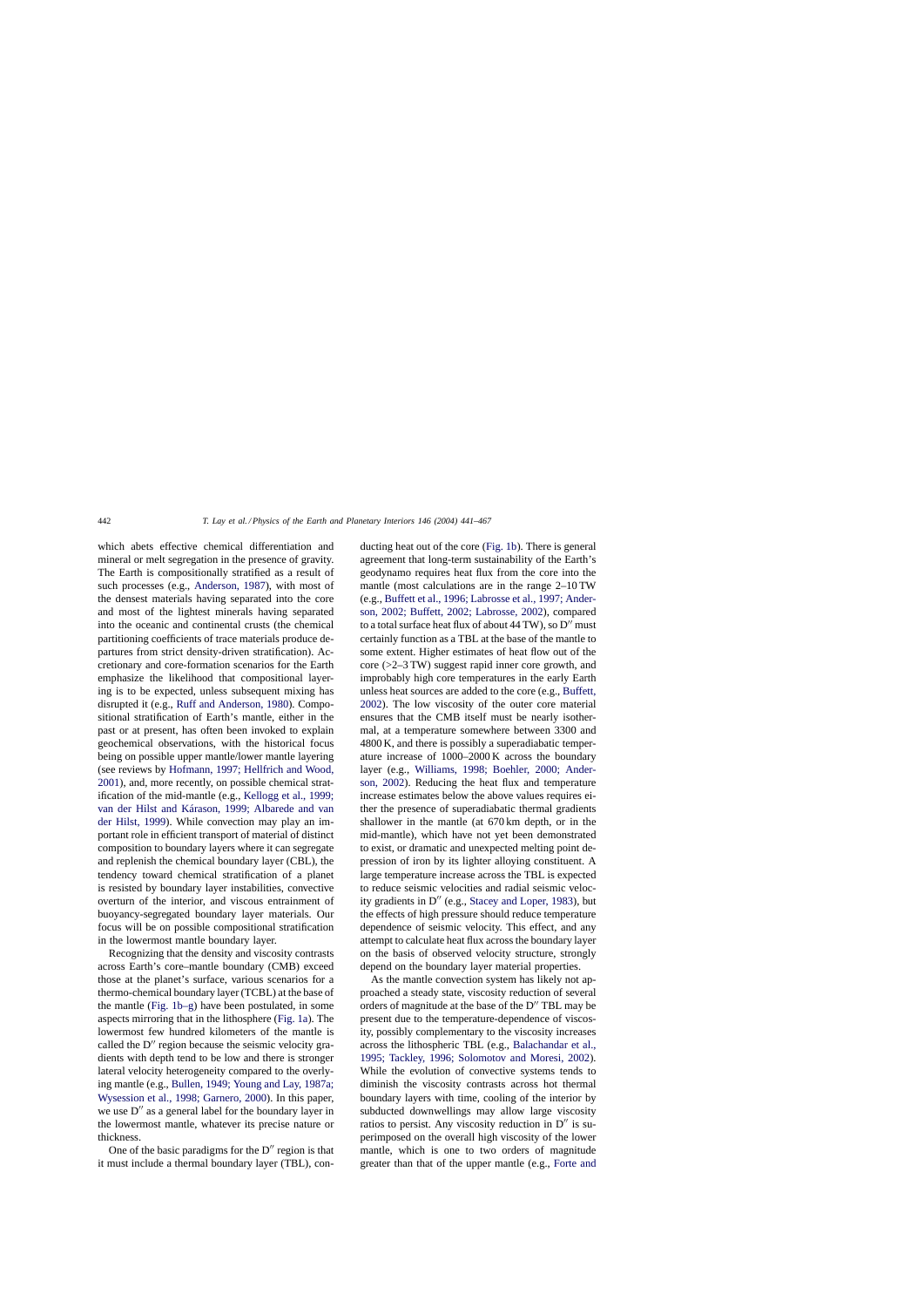

<span id="page-2-0"></span>a) Surface tectonics and deep mantle observables

Fig. 1. Schematic characteristics of the mantle system and proposed scenarios for the lowermost mantle boundary layer. (a) Mantle cross-section showing key structural elements of the near-surface thermo-chemical boundary layer involved in plate tectonics and the distribution of large-scale features of lower mantle structure inferred from seismology. Cycling oceanic lithosphere, part of the mantle convection system, involves combined thermal and chemical boundary layers which are eventually subducted. Continental lithosphere involves more permanent thermal and chemical boundary layers that translate on the surface. Globally extensive phase transitions exist at depths near 410 and 660 km. The deep mantle has large scale regions of relatively low (minus signs) or high (plus signs) elastic velocities, with the strongest patterns located in the  $D''$  region (below the dotted line). Relatively strong velocity increases are seen at the top of high velocity regions of D" (thick line), and relatively well-developed ultra-low velocity zones are observed at the CMB below low velocity regions (dashed areas). (b) Thermal boundary layer (TBL) (dotted line) model for a homogeneous composition lower mantle with large scale circulation and small scale boundary layer instabilities. (c) Chemical boundary layer (CBL) of a globally extensive, dense, hot D'' region, modulated by mid-mantle flow and having small-scale convection within a double-thermal boundary layer. The CBL may involve ancient materials from accretion or replenishing sources of heterogeneity associated with core–mantle reaction products or downwelling slab heterogeneities. (d) Localized, dense chemical heterogeneities concentrated beneath upwellings are envisioned in the dregs model. (e) Subducted lithospheric slabs accumulating in a slab graveyard may result in ephemeral thermal/chemical heterogeneities in  $D''$  that will eventually upwell. (f) A phase transition may occur in a homogenous composition lower mantle, affecting both downwelling and upwelling material. (g) A conjectured hybrid model combining notions of slab graveyard, laterally displaced CBL, and phase change (PC) models to explain diverse seismic observations only partly explained by models (b)–(f).

[Mitrovica, 2001\).](#page-22-0) Thermal boundary layer instabilities at the CMB are often invoked as a source of localized upwelling plumes in the mantle (Fig. 1b). For a simple TBL, such instabilities would produce large excess mantle temperatures in ascending plumes, which may only be partially diminished by entrainment (e.g.,

[Farnetani and Richards, 1995; Farnetani, 1997\)](#page-22-0). The overall dynamics of the hot  $D''$  thermal boundary layer are expected to differ from the cold boundary layer at the surface. For example, the downwelling sheets formed by cold, high-viscosity surface boundary layer instabilities appear to be influenced by the slab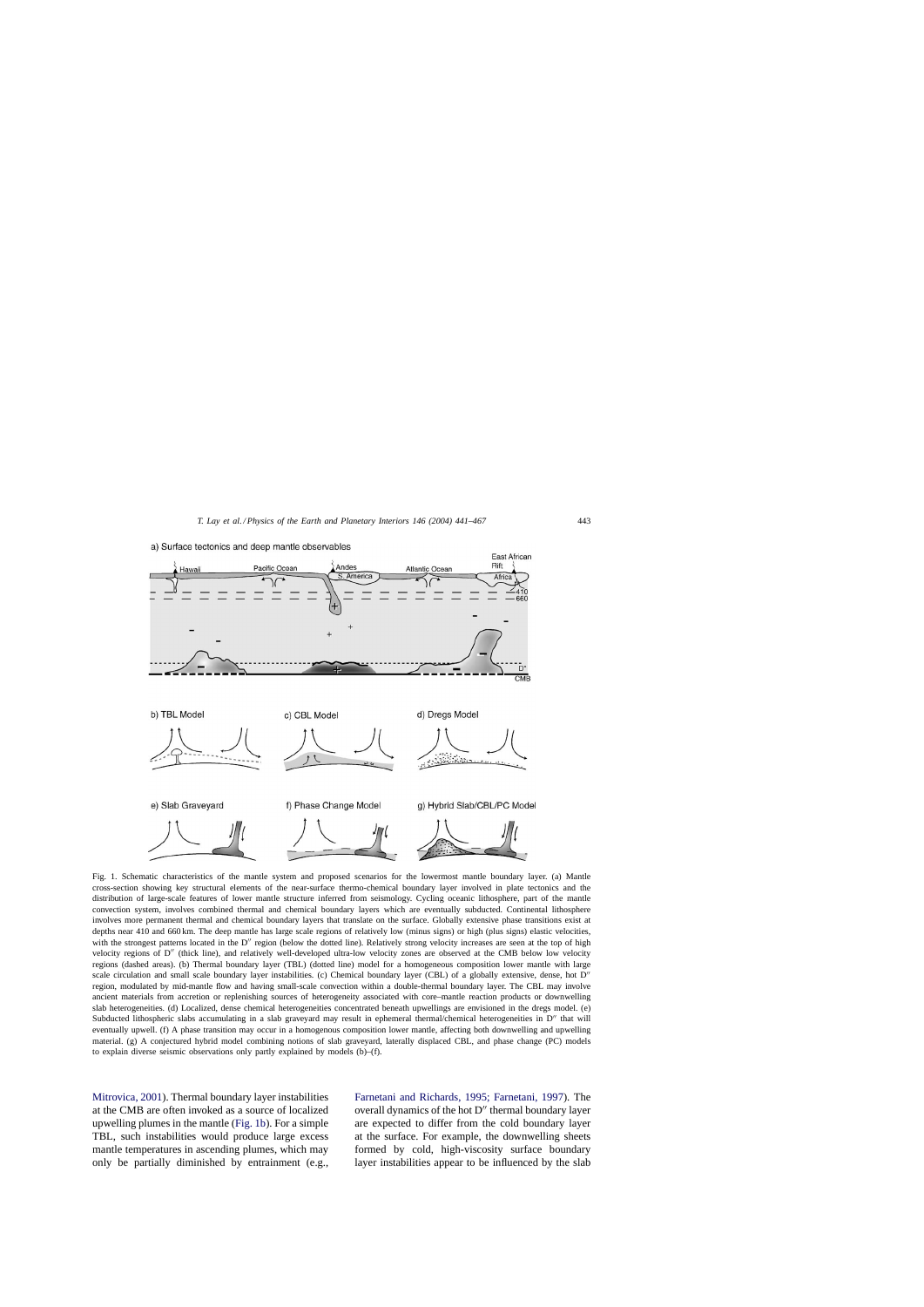strength and the viscosity increase and phase changes between the upper and lower mantles (e.g., [Bunge](#page-22-0) [et al., 1996\),](#page-22-0) and will likely have no counterpart in the hot  $D''$  boundary layer. The large uncertainties of heat flux out of the core and of key material properties within  $D''$  such as the thermal expansion coefficient (e.g., [Chopelas, 1996\)](#page-22-0) yield large uncertainty about the relative role of large-scale circulation in the deep TBL versus any small-scale plume instabilities.

The dynamics of the  $D''$  boundary layer may be strongly impacted if partial melting takes place in the rapid thermal increase at the base of the mantle, as a result of attendant viscosity reduction in the layer. While it appears that end-member  $(Mg,Fe)SiO<sub>3</sub>$ -perovskite and (Mg,Fe)O ferropericlase have melting temperatures higher than the upper bound on CMB temperature (e.g., [Zerr and Boehler, 1993, 1994\),](#page-26-0) the mixture of minerals in the lower mantle is likely to involve a eutectic system, with much lower melting temperature than for the end-member minerals. Extrapolation of a lower mantle pyrolite solidus experimentally determined by [Zerr et al. \(1998\)](#page-26-0) down to the CMB gives a solidus temperature of about 4300 K ([Boehler,](#page-21-0) [2000\),](#page-21-0) within the range of CMB temperature estimates. This raises the possibility that partial melting may occur in  $D''$ , even for a simple thermal boundary layer at the base of a homogeneous composition mantle. Although the chemistry of eutectic melts under D" condition is essentially unconstrained, any enrichment within  $D''$  of components outside of the typical CaO–MgO–FeO–Al<sub>2</sub>O<sub>3</sub>–SiO<sub>2</sub> mantle compositional system is anticipated to depress the solidus temperature from that of the (presumably compositionally simpler) overlying mantle (e.g., [Wen et al., 2001\).](#page-26-0) In this sense, if  $D''$  is notably enriched in hydrogen or carbon (through downward segregation of melts, or sequestration of subduction-related material), reduced iron or silicon (through core interaction), or even elements such as alkalis or titanium that are incompatible near Earth's surface (again, likely through magmatic segregation or, in the case of Ti, through stratification produced at accretion), then we would expect the eutectic temperature to be depressed relative to that within the overlying mantle. The effects of such additional components on the eutectic temperature in the lowermost mantle is difficult to assess: since melting point depression depends on the molar abundance of the impurity within the liquid, hydrogen is (on a per mass basis) likely to be the most effective element at depressing the melting temperature under  $D''$  conditions. Unsurprisingly, this mirrors hydrogen's effects at shallower depths within the planet.

The density contrast at the CMB, the history of extensive chemical transport across the CMB, and the location of D" between mantle and core convection regimes (stratified, or otherwise), make it likely that chemical heterogeneities denser than typical mantle material and less dense than typical core material have concentrated in  $D''$  over time. Thus, it is logical that a chemically distinct layer could exist at the base of the mantle (e.g., [Ruff and Anderson, 1980; An](#page-25-0)[derson, 1987, 1998\),](#page-25-0) in what is almost certainly the hottest portion of the silicate Earth. This leads to the notion of a chemical boundary layer at the base of the mantle ([Fig. 1c\).](#page-2-0) While the presence of a CBL will modify heat transport across the CMB, it does not negate the need for heat flux out of the core to sustain the geodynamo, so a TBL must also be present. For an enduring CBL that resists erosion by entrainment over long times and persists as a coherent layer, a density increase of at least 3–6% from overlying mantle has often been found to be required in fluid dynamics models (e.g., [Christensen, 1984; Sleep, 1988; Kellogg](#page-22-0) [and King, 1993; Kellogg, 1997; Sidorin and Gurnis,](#page-22-0) [1998; Montague and Kellogg, 2000\).](#page-22-0) A ratio of chemical to thermal buoyancy, *B*, greater than 1 is generally inferred to be necessary to keep the layer stable. Smaller density anomalies, of about 2%, may survive for geologically long times without replenishment, but it is commonly asserted that it is unlikely that a distinct layer can survive with such a small density increase, and the dense heterogeneity will concentrate into patches below upwellings (e.g., [Davies and](#page-22-0) [Gurnis, 1986; Hansen and Yuen, 1989; Tackley, 1998;](#page-22-0) [Davaille, 1999; Gonnermann et al., 2002\).](#page-22-0)

This common finding that several percent or stronger density increase in the boundary layer is required for long-term survivability is now coming under fire. [Zhong and Hager \(2003\)](#page-26-0) find that for a 1000 km thick layer of the lower mantle with a net negative buoyancy of approximately 1%, more than 90% of the dense material can survive for 4.5 Gyr. Part of the difference from earlier results is that one must appropriately scale the buoyancy parameters for a layered system, and earlier work overestimated the stabilizing density increase by using the Boussinesq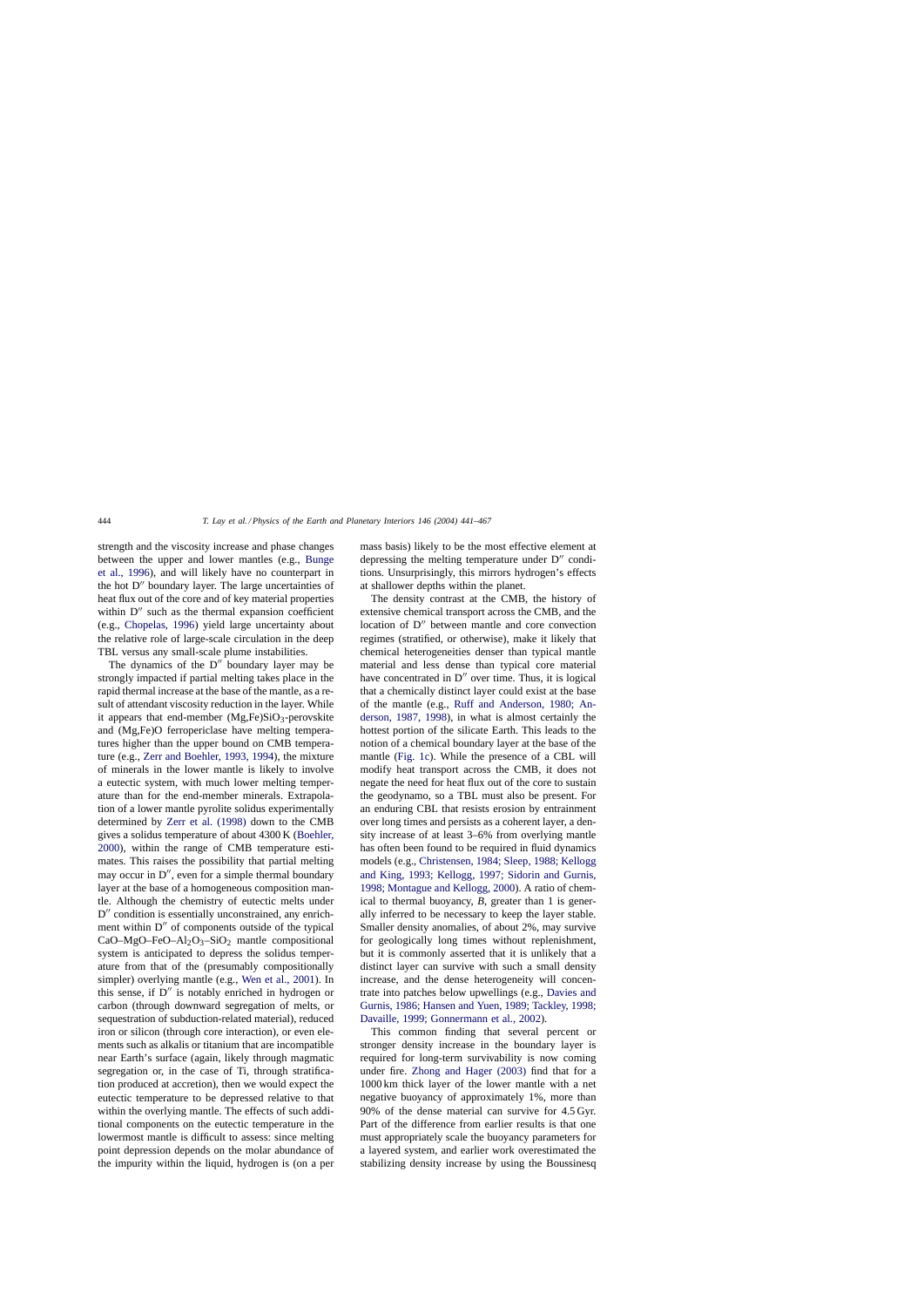approximation. Increasing pressure has a strong effect of reducing thermal expansion, so early calculations tend to err on the side of overly large density anomalies to overcome thermal expansion effects. If  $D''$  has thinned over time, achieving its current thickness today, it may involve only a small density increase of 1% or less, and still endure as a global layer. Another factor is that low viscosity of the boundary layer may also diminish entrainment efficiency, as found numerically (e.g., [Kellogg and King, 1993; Schott et al.](#page-23-0), [2002\)](#page-23-0) and in laboratory experiments for mixing between viscous layers ([Namiki, 2003\).](#page-24-0) Stiffer overlying flow is simply ineffective at entraining less viscous material below it, and [Namiki \(2003\)](#page-24-0) argues that the volume of  $D''$  could have remained unchanged since it formed.

It is also possible that chemical heterogeneity in  $D''$ could be continuously generated by processes such as core–mantle chemical reactions (e.g., [Knittle and](#page-23-0) [Jeanloz, 1989, 1991; Goarant et al., 1992; Poirier,](#page-23-0) [1993; Song and Ahrens, 1994; Dubrovinsky et al.,](#page-23-0) [2001\)](#page-23-0) or by segregation of crustal components in subducted lithosphere (e.g., [Hofmann and White, 1982;](#page-23-0) [Christensen and Hofmann, 1994; Wysession, 1996;](#page-23-0) [Coltice and Ricard, 1999\).](#page-23-0) Dispersed chemical heterogeneities in  $D''$  may be in the form of "dregs" [\(Fig. 1d\),](#page-2-0) which, over time, will concentrate under upwellings if their chemical buoyancy suffices to resist entrainment (e.g., [Manga and Jeanloz, 1996; Kellogg, 1997;](#page-24-0) [Montague et al., 1998; Forte and Mitrovica, 2001;](#page-24-0) [Schott et al., 2002; Gonnermann et al., 2002\). T](#page-24-0)his can result in hot dense piles, with large temperature contrasts across the CBL. Sheared tendrils of entrained material could cause small-scale heterogeneity at shallower depths (e.g., [Schott et al., 2002\).](#page-25-0)

The notion of accumulation of slab material in  $D''$ , as a 'slab graveyard' ([Fig. 1e\)](#page-2-0) invokes the combined thermal and chemical heterogeneity of lithospheric slabs to account for structure in  $D''$  (e.g., [Wysession,](#page-26-0) [1996; Grand et al., 1997; Garnero and Lay, 200](#page-26-0)3). Recycling of oceanic crust is often appealed to by geochemists as a source of chemical heterogeneity in the mantle (e.g., [Hofmann, 1997; Coltice and](#page-23-0) [Ricard, 1999\).](#page-23-0) If high viscosity features such as slabs are present in mid-mantle downwellings, they may play a role in plowing aside CBL material, perhaps spawning instabilities on the margins of the downwellings (e.g., [Tan et al., 2002\).](#page-26-0)

A globally extensive phase transformation ([Fig. 1f\)](#page-2-0) has also been proposed for the base of the mantle, possibly modulated by cold downwelling slabs (e.g., [Nataf and Houard, 1993; Sidorin et al., 1999a](#page-24-0)), but a candidate transition has not yet been identified (see discussion by [Wysession et al., 1998\). I](#page-26-0)ndeed, the mere presence of the sole possible mantle material that has been observed to undergo a phase transition at near CMB conditions,  $SiO<sub>2</sub>$  ([Murakami et al., 2003\)](#page-24-0), implies the presence of a compositional boundary, as silica-saturated compositions do not typically occur in pyrolitic or peridotitic compositions. A phase transformation would presumably be observed as a global feature, although lateral variations in temperature and flow stresses could produce large-scale topography on the boundary.

The current trend in characterizations of the  $D''$  region is toward complex hybrid models ([Fig. 1g\),](#page-2-0) involving a combination of effects of a TBL, an enduring CBL, ponding of slabs in or on top of the boundary layer, and superimposed (unspecified) phase changes (e.g., [Sidorin et al., 1999b; Tackley, 2000; Wen et al.,](#page-25-0) [2001; Tan et al., 2002;](#page-25-0) [Ni and Helmberger, 2003a,b\).](#page-24-0) This complexity stems from attempts to reconcile seismological observations and their inferred geodynamical behavior. Given that the surface boundary layer involves a combination of thermal, chemical, and phase changes in an active dynamic system [\(Fig. 1a\),](#page-2-0) such complex scenarios for  $D''$  [\(Fig. 1g\) a](#page-2-0)re not intrinsically unrealistic and have gained some currency in the community. However, the goal in the current paper is to develop a relatively simple TCBL concept for  $D''$  that naturally gives rise to complex structural manifestations as a result of partial melting in the hot boundary layer. Salient observations from seismology pertinent to formulation of the conceptual model will be summarized first, then consideration of partial melting effects will lead to presentation of the new TCBL model.

#### **2. Seismological constraints on the boundary layer**

Seismology provides most available constraints on structure of the deep mantle, with many observations contributing to characterization of the boundary layer. Several recent reviews outline the full suite of seismological investigations (e.g., [Garnero, 2000; Lay et al.,](#page-22-0) [1998a; Gurnis et al., 1998; Loper and Lay, 199](#page-22-0)5).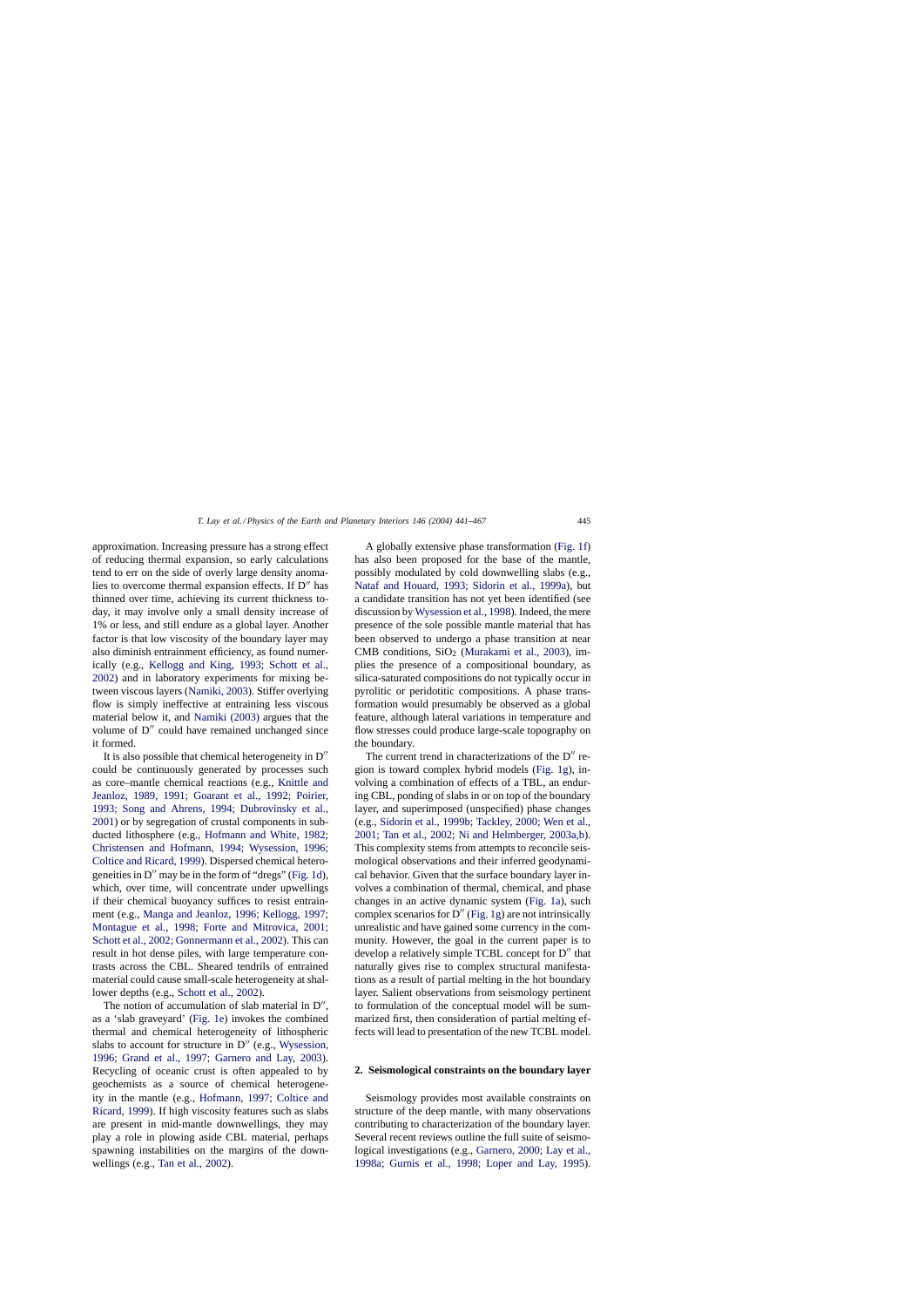Here we briefly recap the major findings pertinent to the fundamental nature of the  $D''$  region which we then incorporate into our new conceptual model for the TCBL.

#### *2.1. Large-scale velocity heterogeneity*

One of the important and surprising discoveries of global seismic tomography is the existence of large-scale patterns of seismic velocity heterogeneity in the lowermost mantle boundary layer. One might have anticipated a very white heterogeneity spectrum within a hot, relatively inviscid boundary layer. The predominance of large-scale structure is observed for both shear and compressional velocities, with representative recent models of  $D''$  seismic velocities being shown in [Fig. 2.](#page-6-0) Shear waves ([Fig. 2a\)](#page-6-0) are characterized by relatively high velocities  $(V<sub>s</sub>)$  beneath the circum-Pacific, with relatively low velocities under the central Pacific and south Atlantic/Africa (e.g., [Grand, 2002; Gu et al., 2001; Mégnin and Romanow](#page-23-0)[icz, 2000; Masters et al., 2000; Castle et al., 2000;](#page-23-0) [Kuo et al., 2000; Ritsema et al., 1999](#page-23-0)). The recent models have shear velocity fluctuations ranging over  $\pm$ 2–3% within D'' and there is quite good overall consistency of the large-scale features between different models. Compressional wave velocities  $(V_p)$  ([Fig. 2b\)](#page-6-0) are characterized as having a range of  $\pm 1\%$  fluctuations, with low velocity areas beneath the southern Pacific and south Atlantic/Africa and high velocities under eastern Eurasia (e.g., [Zhao, 2001; Fukao](#page-26-0) [et al., 2001; Karáson and van der Hilst, 2001; Boschi](#page-26-0) [and Dziewonski, 1999, 2000; Bijwaard et al., 1998;](#page-26-0) [Vasco and Johnson, 1998\).](#page-26-0) The strength of estimated compressional velocity heterogeneity is sometimes stronger by factors of 3–10 for models that seek to invert for CMB topography in combination with a 20–300 km thick boundary layer (e.g., [Sze and van](#page-25-0) [der Hilst, 2003; Garcia and Souriau, 2000; Doornbos](#page-25-0) [and Hilton, 1989](#page-25-0)), so the large-scale tomographic models may well be heavily smoothed images that underestimate even large scale velocity fluctuations. In general, the consistency amongst  $V_p$  models is less than between  $V_s$  models in  $D''$ , possibly due to the weaker heterogeneity for  $V_p$  and/or the additional spatial sampling provided by ScS and SKnS phases for *V*<sup>s</sup> determinations. The inhibition of thermal expansion by pressure expected in the mantle suggests that accounting for the seismic velocity heterogeneity by thermal effects alone will be very difficult, favoring interpretation as chemical and anisotropic effects.

Some studies find good correlation between  $V_p$  and *V*<sup>s</sup> structures (e.g., [Masters et al., 2000](#page-24-0)), however, this correlation appears to break down in certain regions, such as beneath the northern Pacific, where  $V_p$  anomalies tend to be positive and  $V_s$  anomalies tend to be negative ([Fig. 2\)](#page-6-0). A south-to-north decrease in the  $V_p/V_s$  ratio has also been found using diffracted waves traversing  $D''$  below the northern Pacific [\(Wysession et al., 1999](#page-26-0)). *V<sub>s</sub>* models show markedly stronger increases in RMS velocity heterogeneity in the lowermost 300 km of the mantle than do  $V_p$  models ([Fig. 2c\),](#page-6-0) although the various models do differ in the extent to which shear velocity heterogeneity is concentrated toward the CMB. Even for well-correlated *V*<sup>p</sup> and *V*<sup>s</sup> models (e.g., [Masters et al.,](#page-24-0) [2000\),](#page-24-0) this raises the possibility of distinct behavior for  $V_p$  and  $V_s$  due to competing thermal and chemical variations, coupled with the possible presence of low degrees of partial melting. Indeed, the variability in  $V_p/V_s$  ratios and occasional decorrelation of  $V_p$  and  $V_s$ anomalies alone provide strong evidence that thermal effects alone cannot explain the seismic observations ([Anderson, 1987\).](#page-21-0)

Simultaneous inversions of P and S data have been performed in an attempt to isolate bulk sound velocity variations from shear velocity variations (e.g., [Robertson and Woodhouse, 1996; Su and Dziewonski,](#page-25-0) [1997; Kennett et al., 1998; Masters et al., 2000\)](#page-25-0), but there are significant discrepancies between these models, perhaps as a consequence of incompatible resolution of  $V_p$  and  $V_s$  structures on a global basis. Direct comparisons of P and S travel time anomalies on specific paths support the possible decorrelation of these elastic velocities for localized regions within  $D''$  (e.g., [Saltzer et al., 2001\),](#page-25-0) as well as reaffirming the greater variations in  $V_s$  than  $V_p$  (e.g., [Tkalcic and Romanow](#page-26-0)[icz, 2001; Simmons and Grand, 2002\).](#page-26-0) Global tomography inversions to date lack detailed resolution of structure in  $D''$ , with particularly limited resolution of radial velocity gradients; however, there is no question that large-scale patterns of velocity variations dominate in the boundary layer, with at least some spatial correlation with the upper mantle and mid-mantle dynamic systems.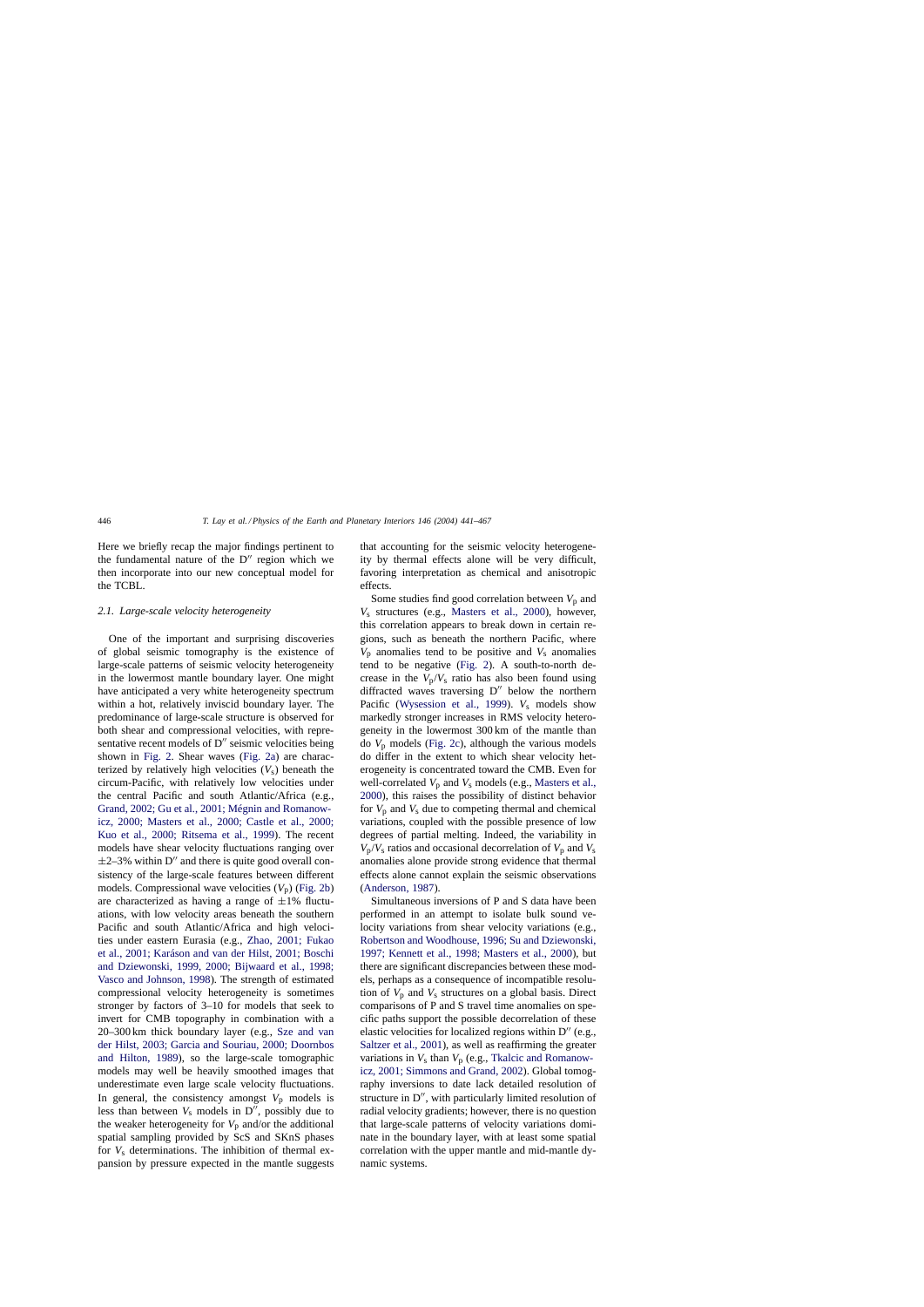<span id="page-6-0"></span>

(a) D" shear velocity (M gnin and Romanowicz, 2000)

Fig. 2. Representative results of large-scale mantle tomography for velocity structure at the base of the mantle. (a) Map of shear velocity variations at a depth of 2750 km relative to a 1-D reference model obtained by Mégnin and Romanowcz (2000). Note the long-wavelength patterns of high velocities beneath the circum-Pacific and low velocities beneath the central Pacific and Africa. Variations of  $\pm 3$ % are imaged by this and other models with similar spatial patterns. (b) Map of compressional velocity variations at a depth of 2750 km relative to a 1-D reference model obtained by [Zhao \(2001\).](#page-26-0) Long-wavelength patterns dominate, with substantial overall correlation with shear velocity variations, but clear regions of decorrelation (as in the mid-Pacific). Variations of  $\pm 1.0\%$  are observed. (c) RMS velocity fluctuations at various depths in the mantle shear velocity models SB4L18 [\(Masters et al., 2000\),](#page-24-0) S362D1 [\(Gu et al., 2001\),](#page-23-0) SAW24B16 (Mégnin and Romanowicz, 2000), S20RTS ([Ritsema and van Heijst \(2000\), a](#page-25-0)nd TXBW [\(Grand, 2002\)](#page-23-0) and in the compressional velocity models P16B30 [\(Bolton, 1996\),](#page-21-0) BPD98 [\(Boschi and Dziewonski, 1999\),](#page-21-0) Zhao [\(Zhao, 2001\), a](#page-26-0)nd VdH (Karáson and van der Hilst, 2001).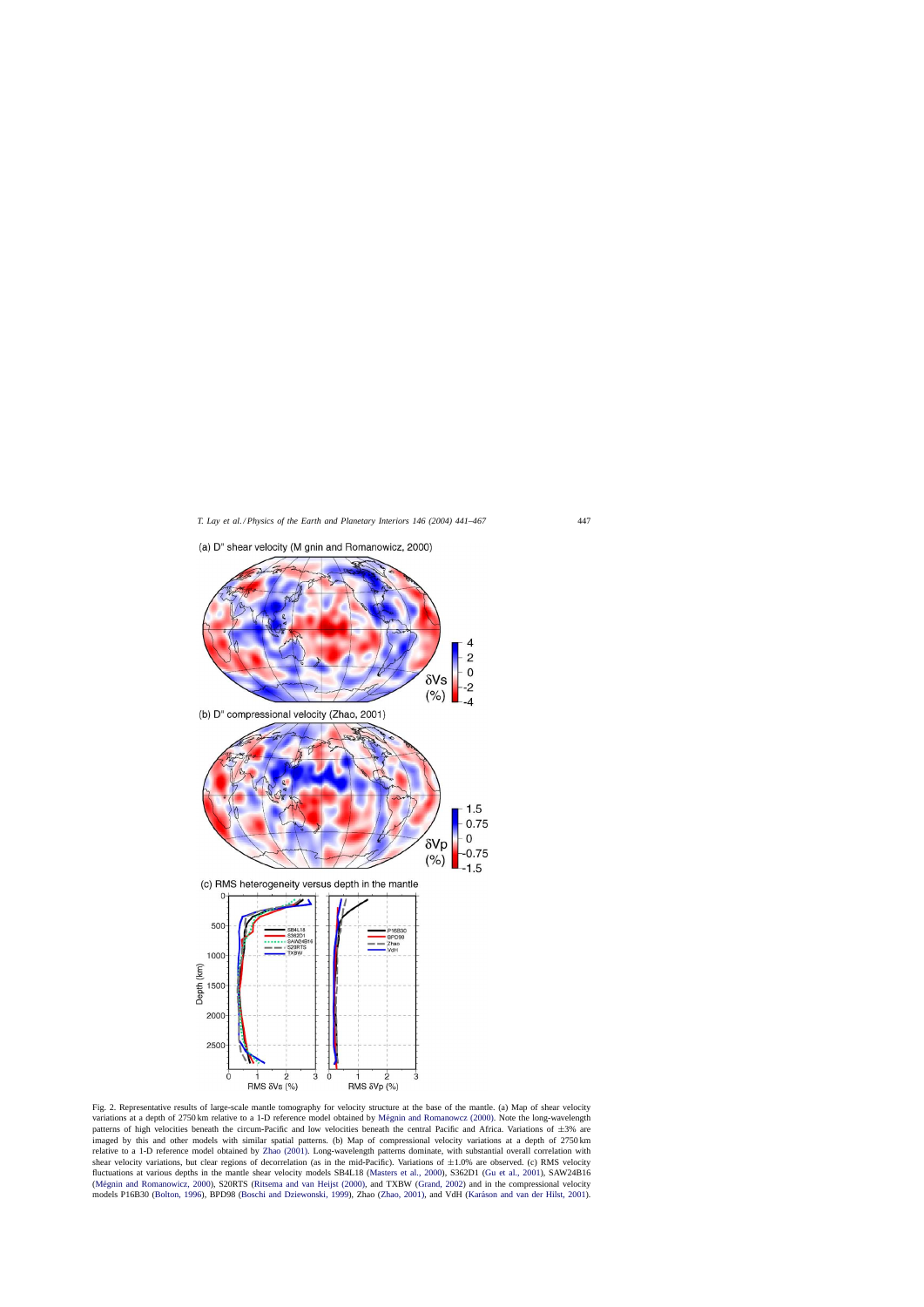## <span id="page-7-0"></span>*2.2. D*-- *discontinuities*

An important feature of the  $D''$  region that is not yet resolved in global tomography inversions is the intermittent presence of a rapid velocity increase several hundred kilometers above the CMB. This feature, found in both S- and P-wave investigations, is often called the  $D''$  discontinuity (e.g., [Wysession et al.,](#page-26-0) [1998\),](#page-26-0) and representative shear velocity profiles obtained by waveform modeling are shown in Fig. 3. These models, obtained for distinct regions of  $D''$ , involve a 2.5–3% shear velocity increase at depths from 130 to 300+ km above the CMB that is present laterally over intermediate-scale (500–1000 km) regions. [Wysession et al. \(1998\)](#page-26-0) review the many studies of this feature, noting that there are substantial variations in depth of the discontinuity, greater consistency amongst S wave reflections/triplications from the discontinuity than for P waves, and typically larger inferred  $V_s$  increases than  $V_p$  increases, with the latter usually being 0.5–1.0%, though some models do have 3% *V*<sup>p</sup> increases (e.g., [Wright et al., 1985; Weber and](#page-26-0) [Davis, 1990\).](#page-26-0) The increase in velocity at the top of  $D''$ may be distributed over up to a few tens of kilometers in depth, or it may be very sharp (e.g., [Lay and](#page-24-0) [Helmberger, 1983a; Young and Lay, 1987b\).](#page-24-0)

The regions with the strongest evidence for a  $V<sub>s</sub>$  discontinuity are highlighted in [Fig. 4a.](#page-8-0) [Wysession et al.](#page-26-0) [\(1998\)](#page-26-0) show individual data sampling in greater detail. Some of these areas also have evidence for a  $V_p$  discontinuity, but in some regions, such as under Alaska and Central America, any  $V_p$  discontinuity must be at or below the detection threshold of about 0.5% ([Young and Lay, 1989; Ding and Helmberger, 1997;](#page-26-0) [Reasoner and Revenaugh, 1999](#page-26-0)). Stacking of array data is necessary to detect such small discontinuities, and many 'non-observations' reported for individual seismograms must be viewed as inconclusive. The S wave observations tend to be longer period than the P wave data used to look for the discontinuity, so it is viable that a transition zone several tens of kilometers thick can explain the absence of high frequency pre-critical P reflections. Note in [Fig. 4a](#page-8-0) that most areas with strong evidence for an S reflector are in the high velocity regions of [Fig. 2;](#page-6-0) the primary exception is under the central Pacific, where a  $V_s$  discontinuity is observed in a region of low  $D''$  shear velocities (e.g., [Garnero et al., 1993b; Russell et al., 2001\).](#page-22-0)



Fig. 3. Radial profiles of shear velocity in the lowermost mantle: PREM [\(Dziewonski and Anderson, 1981\)](#page-22-0), SLHE, SLHA [\(Lay](#page-24-0) [and Helmberger, 1983a\),](#page-24-0) SYL1 ([Young and Lay, 1987b\),](#page-26-0) SGHP [\(Garnero et al., 1988\),](#page-22-0) SWDK [\(Weber and Davis, 1990\),](#page-26-0) SYLO [\(Young and Lay, 1990\),](#page-26-0) and SGLE [\(Gaherty and Lay, 1992\).](#page-22-0) The discontinuity models represent localized structures, determined for spatially limited regions of the  $D''$  layer, the locations of which are indicated in [Fig. 4. S](#page-8-0)hear velocity increases of 2.5–3.0% are found in regions under Eurasia (SWDK, SGLE), Alaska (SYLO), Central America (SLHA), the Indian Ocean (SYL1), and the central Pacific (SGHP). The velocity increase is typically modeled as a sharp discontinuity, but it may be distributed over up to 50 km in depth. Decreased velocity gradients above the discontinuity may exist, but are artifacts of the modeling in most cases. The reduction of velocity below the discontinuity in more recent models (orange), may be real, but may be an artifact of modeling a heterogeneous region with a one-dimensional model. The variations in depth of the discontinuity are uncertain due to the lack of constraint on velocity above and below the discontinuity, but some variation appears to exist.

Abrupt shear velocity decreases at depths a few hundred kilometers above the core–mantle boundary have also been detected, and can be characterized as discontinuities. This is found in regions where  $D''$  velocities are very low, and abrupt decreases of 1–3% have been incorporated into models based on waveform modeling (e.g., [Wen et al., 2001; Ni and Helmberger, 2003a\).](#page-26-0) This is discussed in detail below.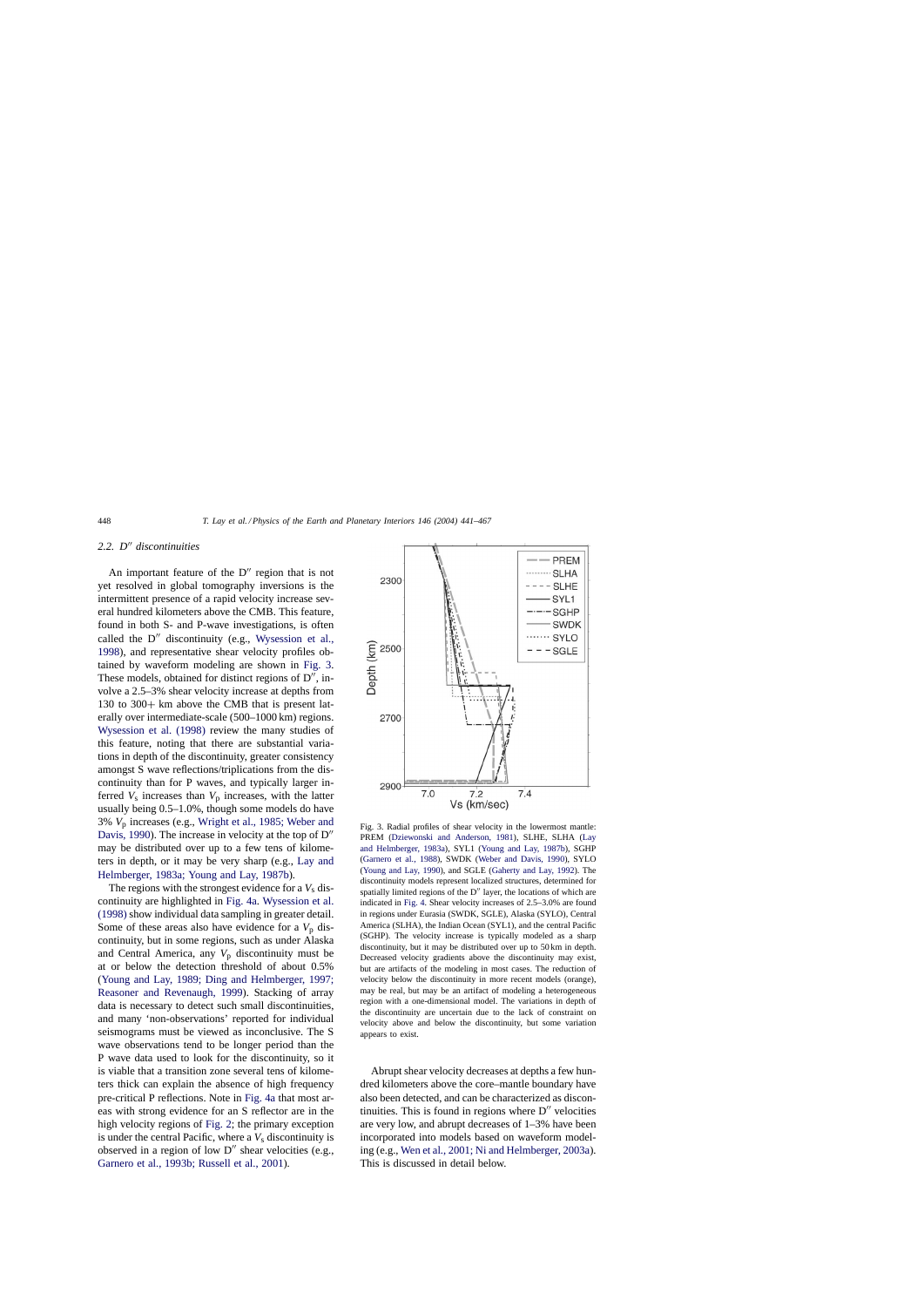<span id="page-8-0"></span>

(a) Regional D" shear velocity discontinuity detections

Fig. 4. Maps summarizing spatial variations of seismic wave characteristics of D". (a) Regions where regional shear velocity discontinuities have been observed in large numbers of data, typically with 2–3% increases in velocity at depths from 200 to 300 km above the CMB (see labeled models in [Fig. 3\).](#page-7-0) Details of the data sampling and extensive references to work on both compressional and shear velocity discontinuity detections are given by [Wysession et al. \(1998\). \(](#page-26-0)b) Regions where ULVZ structures at the CMB have been detected or not, primarily based on SPdiffKS observations and assuming a Fresnel zone appropriate for a horizontal layer. Details of many studies and full references are given by [Garnero et al. \(1998\).](#page-22-0) (c) Regions where regional studies of D" shear wave splitting have been conducted. Most areas exhibiting splitting have waveforms compatible with vertical transverse isotropy, with decoupling (or only weak coupling) of the transverse and longitudinal components of the S wavefield, with 1–2% faster transverse components. Details of observations and data sampling are given by [Lay et al. \(1998b\).](#page-24-0)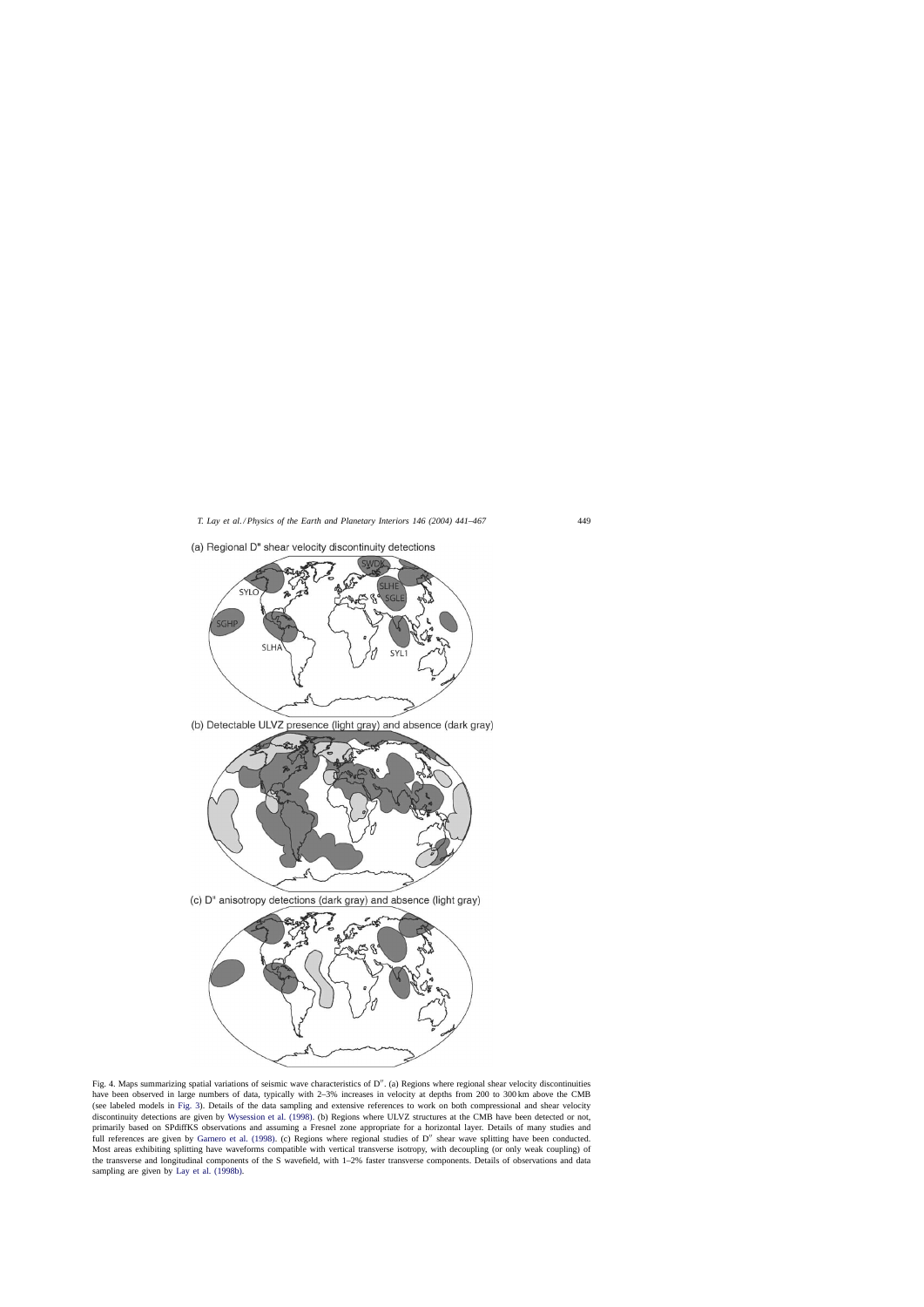## 2.3. D<sup>"</sup> ultra low velocities

[Fig. 4b](#page-8-0) summarizes another important aspect of  $D''$ that has been inferred from seismic waveform investigations; the widespread existence of a basal layer from 5 to 40 km thick with very strong  $V_p$  and  $V_s$  reductions of up to  $-10$  and  $-30%$ , respectively. The observations of this ultra-low velocity zone (ULVZ) are summarized by [Garnero et al. \(1998\), a](#page-22-0)nd include seismic wave reflections, conversions, and diffractions from an abrupt onset of the strong velocity reductions (e.g., [Garnero et al., 1993a; Revenaugh and Meyer,](#page-22-0) [1997; Wen, 2000; Wen and Helmberger, 1998; Vidale](#page-22-0) [and Hedlin, 1998\).](#page-22-0) Extensive regions of ULVZ appear to exist, although the lateral extent may be exaggerated in [Fig. 4b](#page-8-0) due to plotting of Fresnel zones for a layered model, since it has been shown that localized three-dimensional domes and blobs may also explain the data ([Helmberger et al., 1998, 2000\)](#page-23-0). Similarly, the absence of detectable ULVZ indicated in [Fig. 4b](#page-8-0) explicitly emphasizes "detectability"; in many cases a layer less than 5 km thick simply cannot be ruled out by the observations. Nonetheless, there are regions where there is no evidence of complexity in structure right at the CMB in high quality short-period data (e.g., [Castle and van der Hilst, 2000; Persch et al., 2001](#page-22-0)) or evidence for rapid small-scale variations in ULVZ structure (e.g., [Havens and Revenaugh, 2001; Rost and](#page-23-0) [Revenaugh, 2003\).](#page-23-0) The ULVZ structures appear to be an end-member of regions of −3 to −5% low average *V*<sup>s</sup> in the boundary layer beneath the central Pacific and southern Atlantic/Africa that may sometimes be much thicker, on the order of 300 km and more, as discussed below.

## 2.4. D<sup>"</sup> anisotropy

Another important property of the  $D''$  region that has been established is the presence of anisotropic structure that causes shear wave splitting. The observations and models associated with anisotropy in D" have been summarized by [Lay et al. \(1998b\)](#page-24-0), [Kendall and Silver \(1998\),](#page-23-0) and [Kendall \(2000\).](#page-23-0) The large majority of observations involve horizontally polarized shear wave components traveling faster through D" than vertically polarized shear waves for grazing incidence or wide-angle reflections, with relatively large-scale regions of  $D''$  displaying  $0.5-1.5\%$ 

anisotropy (e.g., [Garnero and Lay, 2003; Thoma](#page-22-0)s [et al., 2002; Fouch et al., 2001; Vinnik et al., 1998;](#page-22-0) [Kendall and Silver, 1996\)](#page-22-0). Shear wave splitting appears to be linked to the onset of the velocity increase at the top of  $D''$  in high velocity regions (e.g., [Matzel et al., 1996; Garnero and Lay, 1997\),](#page-24-0) but resolution of the depth extent of the anisotropy in the boundary layer remains very limited ([Moore et al.,](#page-24-0) [2004\).](#page-24-0) Vertical transverse isotropy (VTI) compatible with the primary observations could be the result of lattice-preferred orientation (LPO) for a D" mineral component, or the result of shape-preferred orientation (SPO) of chemical or partial melt components in a sheared boundary layer. A candidate major component of the lower mantle that may develop VTI in a horizontally sheared boundary layer is MgO (e.g., [Karato, 1998; Stixrude, 1998; Karki et al., 19](#page-23-0)99; [Kendall, 2000; Mainprice et al., 2000; Yamazaki and](#page-23-0) [Karato, 2002\),](#page-23-0) whereas low velocity lamellae comprised of partially melted crust or other chemical heterogeneities are also possible causes of VTI (e.g., [Kendall and Silver, 1998; Wysession et al., 199](#page-23-0)9; [Fouch et al., 2001; Moore et al., 200](#page-23-0)4). Localized observations of shear wave splitting in  $D''$  incompatible with VTI have been reported, with localized upwelling in the boundary layer being invoked to modify the symmetry axis for SPO or LPO (e.g., [Pulliam and Sen, 1998; Russell et al., 1998, 1999](#page-25-0)). [McNamara et al. \(2001, 2002, 2003\) u](#page-24-0)se thermal convection models to compute variations in temperature and stress regime that might result in localization of dislocation creep that favor LPO in some areas and diffusion dominated deformation in others that would require SPO to account for any anisotropy. These dynamic calculations indicate that conditions favorable for mid-mantle anisotropy may exist in downwellings, but as yet there is no clear evidence for anisotropy in the bulk of the mid-mantle (e.g., [Kaneshima and](#page-23-0) [Silver, 1995; Meade et al., 1995\).](#page-23-0)

## 2.5. D<sup>"</sup> scatterers

The final attribute of  $D''$  velocity heterogeneity that needs to be noted is the clear evidence for small-scale heterogeneity which gives rise to scattering of short-wavelength seismic waves. Scattering of short-period P waves from CMB topography and/or D<sup>"</sup> heterogeneity has been extensively observed for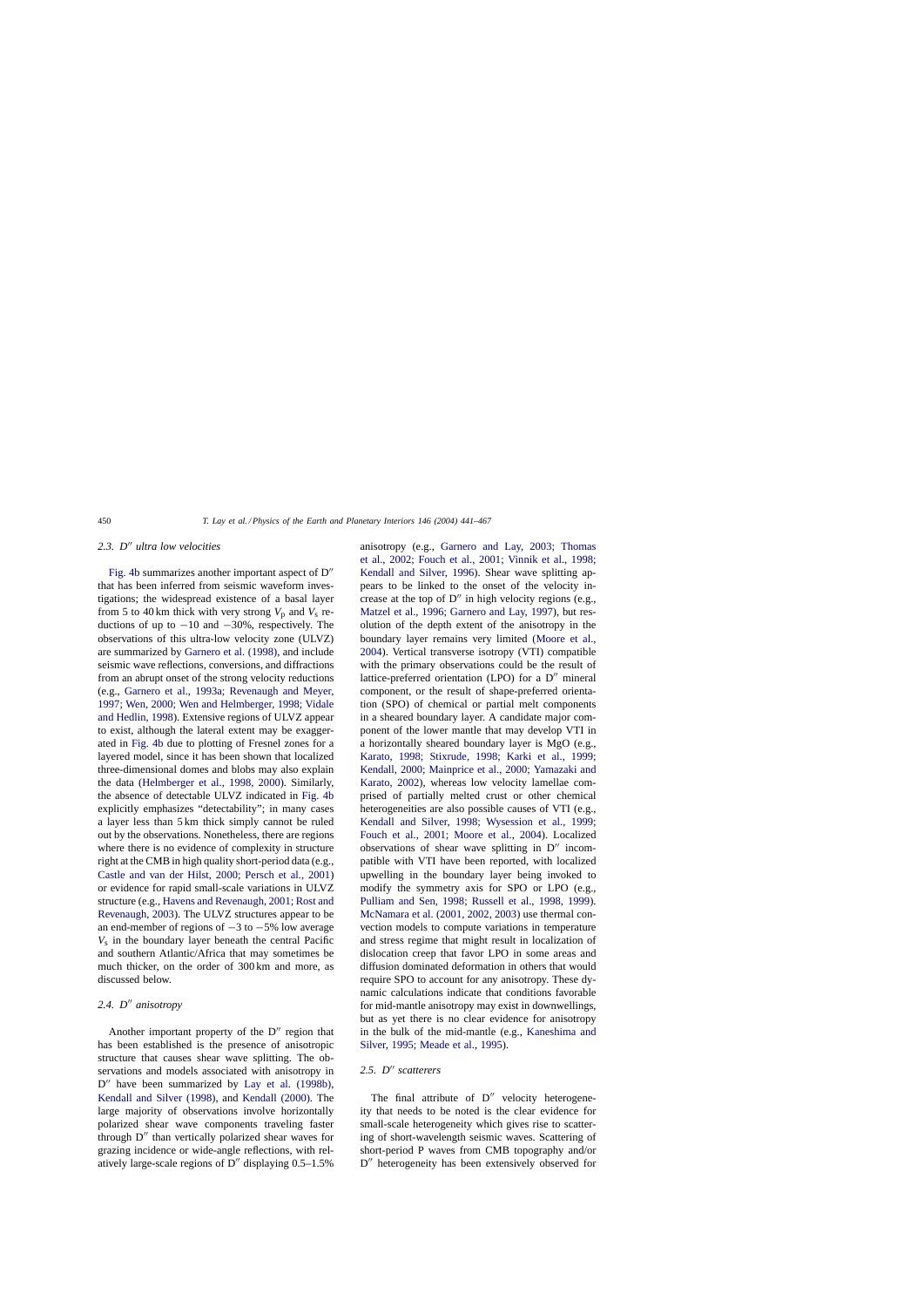decades, and continues to be studied using diffracted coda waves (e.g., [Bataille and Lund, 1996](#page-21-0)), PKP precursors (e.g., [Cormier, 1999; Hedlin and Shearer,](#page-22-0) [2000\),](#page-22-0) PKKP reflections (e.g., [Earle and Shearer,](#page-22-0) 1997), triplications (e.g., [Kohler et al., 1997](#page-23-0)), and scatterer migrations (e.g., [Thomas et al., 1999\).](#page-26-0) While there is some debate as to whether small-scale scattering structure is concentrated near the CMB or is uniform across the lower mantle [\(Hedlin and Shearer,](#page-23-0) [2000\),](#page-23-0) it is clear that at least some regions have very strong small-scale heterogeneity close to the CMB, possibly in ULVZ structure (e.g., [Niu and Wen, 2001;](#page-24-0) [Vidale and Hedlin, 1998; Wen and Helmberger, 1998\).](#page-24-0) Some studies purport to show evidence of thin layers of anomalous properties, or lamellae in the boundary layer (e.g., [Lay and Helmberger, 1983b; Weber, 1994;](#page-24-0) [Thomas et al., 1998\)](#page-24-0). The structural heterogeneities involve scale-lengths of a few to tens of kilometers, with various estimates of velocity fluctuations of a few to 10%. [Cormier \(2000\)](#page-22-0) has developed the perspective of  $D''$  involving a transition in the heterogeneity spectrum of the lowermost mantle, with  $D''$  having a relatively 'red' spectrum for length scales longer than 50–100 km but comparable strength at short wavelengths relative to the overlying lower mantle. It is plausible that small scale structure also exists on the core side of the CMB, concentrated in topographic highs (e.g., [Buffett et al., 2000; Garnero and Jeanloz,](#page-22-0) [2000; Rost and Revenaugh, 2001\).](#page-22-0)

#### **3. Evidence for chemical heterogeneity**

The foregoing synthesis of key concepts and observations about the  $D''$  region indicates that the perspective of a simple thermal boundary layer in a homogeneous lower mantle is inadequate, and greater complexity must be involved. The list of evidence that most strongly points in the direction of chemical heterogeneity in the lower mantle boundary layer is: (1) rapid P and S velocity increases are found at the top of  $D''$  in high and moderately slow velocity regions; (2) abrupt S velocity decreases at the top of D" are observed to overlie very low velocity regions; (3) acute lateral gradients in structure are observed; (4) ULVZ's are extensively observed at the CMB; (5) strong scattering of short wavelength waves is observed in the boundary layer; (6) S wave velocity variations disproportionate to P wave velocity variations are observed; (7) the boundary layer has substantial topography at short- to intermediate-scale lengths.

Efforts to explain the  $D''$  discontinuity feature as a relic of cold slab material fail because the thermal structure is expected to be too smoothed (e.g., [Sidorin et al., 1999a\).](#page-25-0) A phase change explanation for the discontinuity fails because the feature sometimes involves both increases and decreases in velocity. Explaining the discontinuity as an onset of boundary layer anisotropy is hard to reconcile with the variations in short-wavelength topography and polarity of the discontinuity. Strong lateral gradients in  $D''$ structure are likely to be incompatible with thermal structures alone, and thermally induced subsolidus fluctuations in the properties of a hot boundary layer probably cannot produce the small-scale scattering properties of the boundary layer. If slabs can reach D" in relatively short descent times, strong gradients could perhaps result (e.g., [Tan et al., 2002\);](#page-26-0) however, there is no consensus on whether this occurs.

Thermally induced rigidity variations can produce large shear velocity fluctuations relative to compressional velocites  $(R = d(\ln V_s)/d(\ln V_p) = 2.7)$ , but even this cannot match observed decoupling of  $V_s$  and *V*p. [Fig. 5a](#page-11-0) shows the bulk sound velocity anomaly model obtained by [Masters et al. \(2000\), w](#page-24-0)hich represents the unaccounted-for variation of  $V_p$  after rigidity and density fluctuations are removed. Note the general anti-correlation with the shear velocity model shown in [Fig. 2a;](#page-6-0) the central Pacific appears to have bulk modulus increases that at least partially offset the reduction in  $V_p$  expected from  $V_s$  behavior.

This requirement of the existence of bulk sound velocity anomalies is also found in regional studies. We discuss results from one particularly well-characterized region in some detail, as it provides an illustrative example of phenomena that may be regionally common within  $D''$ . [Fig. 5b](#page-11-0) indicates the central Pacific SPAC and PPAC models obtained by waveform stacking ([Russell et al., 2001\)](#page-25-0), relative to a reference model (PREM-H) for which mid-mantle velocity gradients in PREM are extrapolated through  $D''$  to the CMB. The  $V_s$  jump at a depth of 2661 km is  $+1.7\%$  and the  $V_p$  increase is  $+0.75\%$ . These structures were obtained under the reasonable constraint that the discontinuities in  $V_s$  and  $V_p$  must be at the same depth. The depth estimate of the discontinuity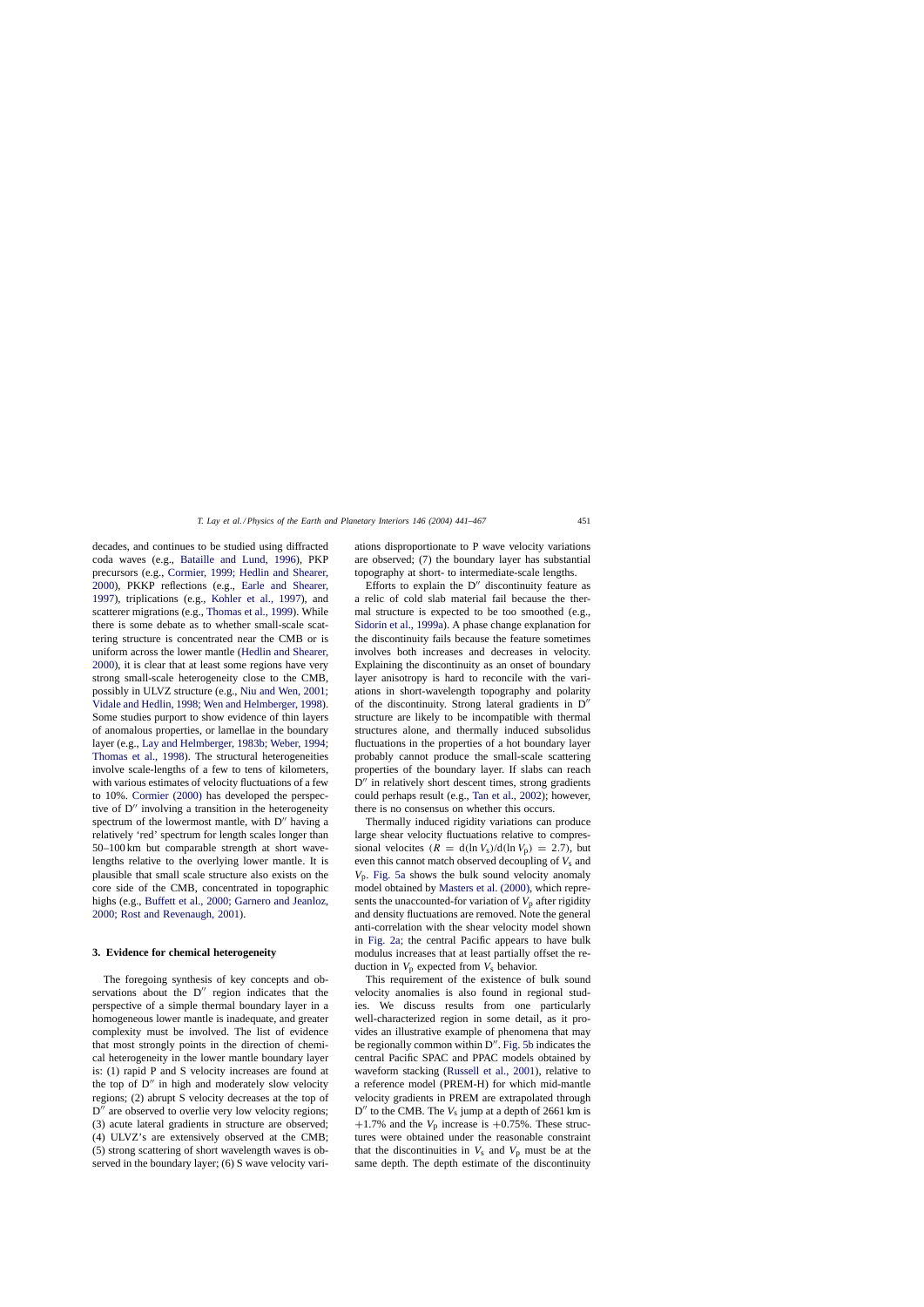

<span id="page-11-0"></span>(a) Bulk sound velocity, model Sb10l18

Fig. 5. (a) Map of bulk sound velocity (V<sub>b</sub>) variations in the D'' region from the tomographic inversion model Sb10l18 of [Masters et al.](#page-24-0) [\(2000\).](#page-24-0) This model can be compared with the shear and compressional velocity models in [Fig. 2](#page-6-0) to see that there is an anticorrelation of bulk sound velocity and shear velocity in  $D''$  in the central Pacific associated with the greater reductions in shear velocity relative to those in compressional velocity. The small box indicates the region of a detailed analysis of S and P wave triplication observations by [Russell et al. \(2001\). \(](#page-25-0)b) Models SPAC and PPAC obtained by [Russell et al. \(2001\)](#page-25-0) for the central Pacific, along with a reference structure (PREM-H) involving a modification of the PREM model of [Dziewonski and Anderson \(1981\)](#page-22-0) with D'' having the same velocity gradients as in the overlying lower mantle rather than reduced gradients as in PREM. This is viewed as an empirical homogeneous, adiabatic reference model relative to which effects of thermal and chemical heterogeneity in the boundary layer should be assessed. The size of the velocity discontinuities at 2661 km depth are indicated, along with the presence of a 10 km thick ULVZ for models SPAC and PPAC.

trades-off with velocity gradients above and below the discontinuity; placing the discontinuity shallower in the mantle requires  $V_p$  to increase within  $D''$  to values above PREM-H, while placing it deeper reduces the *V*<sup>s</sup> gradient to below the critical gradient, which was constrained in this general region by the M1 model

of [Ritsema et al. \(1997\).](#page-25-0) The *V*<sup>s</sup> jump is significantly weaker than found in models for high velocity regions ([Fig. 3\).](#page-7-0) The central Pacific models have a 10 km thick ULVZ, with  $V_s = 6.3$  km/s and  $V_p = 13.3$  km/s (−14 and −4.4% relative to PREM-H, respectively, with a +1% bulk velocity anomaly relative to PREM-H). Just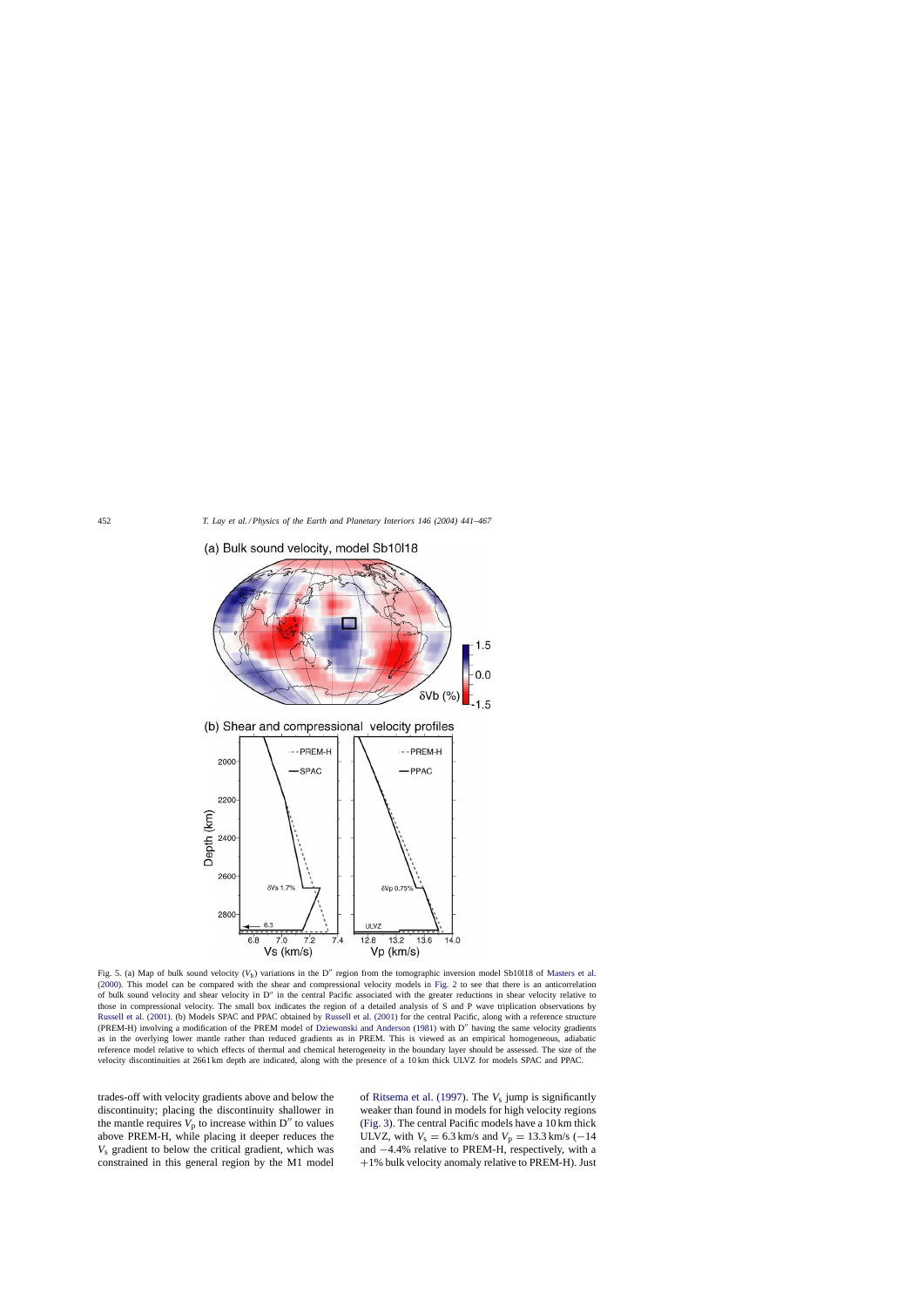<span id="page-12-0"></span>above the ULVZ,  $V_s = 7.15$  km/s and  $V_p = 13.8$  km/s  $(-2.5 \text{ and } -0.4\% \text{ relative to } PREM-H, \text{ with a } +1\%$ bulk sound velocity anomaly relative to PREM-H). Assuming the PREM-H density is correct, the rigidity reduction required for the shear velocity just above the ULVZ is  $-5\%$ , and  $-26\%$  in the ULVZ. The bulk modulus anomaly in this case is about  $+2\%$  at the same depths. The value of  $R$  is 6.9 just above the ULVZ, and  $R$  is 3.2 within the ULVZ, in both cases exceeding the value for thermally-induced rigidity variations alone. The bulk velocity anomaly is consistent with that inferred from global tomography, about  $+1\%$  in this region (small box in [Fig. 5a\).](#page-11-0) While there is non-uniqueness in the models, the strong *V*<sup>s</sup> reductions and negative gradient in the boundary layer are supported by several studies (e.g., [Bréger](#page-21-0) [et al., 2001; Ritsema et al., 1997\)](#page-21-0) while P diffraction modeling supports the positive  $V_p$  gradient in this region [\(Young and Lay, 1989\).](#page-26-0) Chemical heterogeneity appears to be the only viable way to account for the strong relative variations of  $V_s$  and  $V_p$  in this region, even if partial melting is allowed, as discussed below. [Wysession et al. \(1999\)](#page-26-0) provide similar evidence for anomalous  $V_p/V_s$  behavior in the north Pacific based on diffracted wave studies.

Topographic variations in the boundary layer, mapped as variable depth of D" reflectors from velocity increases or decreases are also difficult to account for by any model other than a CBL. Large horizontal scale variations in shear wave discontinuity depths of from 130 to 450 km have been reported (e.g., [Kendall and Shearer, 1994; Wysession et al., 1998](#page-23-0)), and 100 km variations of topography on shorter-scales of 200–300 km (Fig. 6a) are present (e.g., [Lay et al.,](#page-24-0) [1997, 2004; Avants et al., 2004; Thomas et al., 2004\).](#page-24-0) Such large topography is unlikely to be explained by a phase change, or by the notion of a transition in anisotropic fabric within D".

Fig. 6b is a schematic of the thick, low shear velocity region under the southern Atlantic and Africa, which has a horizontal scale of several thousand kilometers. This feature has an abrupt shear velocity decrease of −1 to −3% near 250–300 km above the CMB, with average  $V_s$  anomalies across the  $D''$  layer being on the order of  $-3$  to  $-5\%$  relative to PREM (about  $-1\%$ more than this relative to PREM-H) [\(Wen et al., 2001;](#page-26-0) [Wen, 2001;](#page-26-0) [Ni and Helmberger, 2003a,b\).](#page-24-0) These average velocities are significantly lower than for the cen-



Fig. 6. Schematic attributes of seismic models for  $D''$  supporting the notion of chemical heterogeneity in the region. (a) Both large-scale and small-scale topography is observed on the shear wave discontinuity at the top of the boundary layer in high velocity regions. These areas also show an increase in shear wave splitting associated with wave energy that penetrates into the layer. Undulations of 50–100 km over lateral length scales of 250–300 km are reported by Lay et al. (1987), [Thomas et al. \(2004\)](#page-26-0) and [Avants](#page-21-0) [et al. \(2004\).](#page-21-0) This is very hard to reconcile with a phase change or with fabric gradients into the boundary layer (stippling suggests the development of anisotropic structure). (b) Large scale low-velocity regions found at the base of 'superplumes' beneath the south Pacific and the south Atlantic/Africa regions have abrupt velocity reductions about 250 km above the CMB (the same depth as the velocity increase in fast areas like in (a)). The lateral boundaries of these regions appears to be quite abrupt, on the order of tens of kilometers, which is very difficult to reconcile with simple thermal variations. Portions of the slowest boundary layer under Africa appear to extend upward into the mid-mantle perhaps as much as 800–1000 km above the CMB (e.g., [Ni and Helmberger,](#page-24-0) [2003a,b\).](#page-24-0)

tral Pacific sampled in [Fig. 5,](#page-11-0) but are comparable to estimates of shear velocity reductions under the core of the south Pacific 'superplume' region (e.g., [Tanaka,](#page-26-0) [2002\).](#page-26-0) The models of [Wen et al. \(2001\)](#page-26-0) and [Wen](#page-26-0) [\(2001\)](#page-26-0) favor strong negative shear velocity gradients within the  $D''$  layer, with velocities decreasing from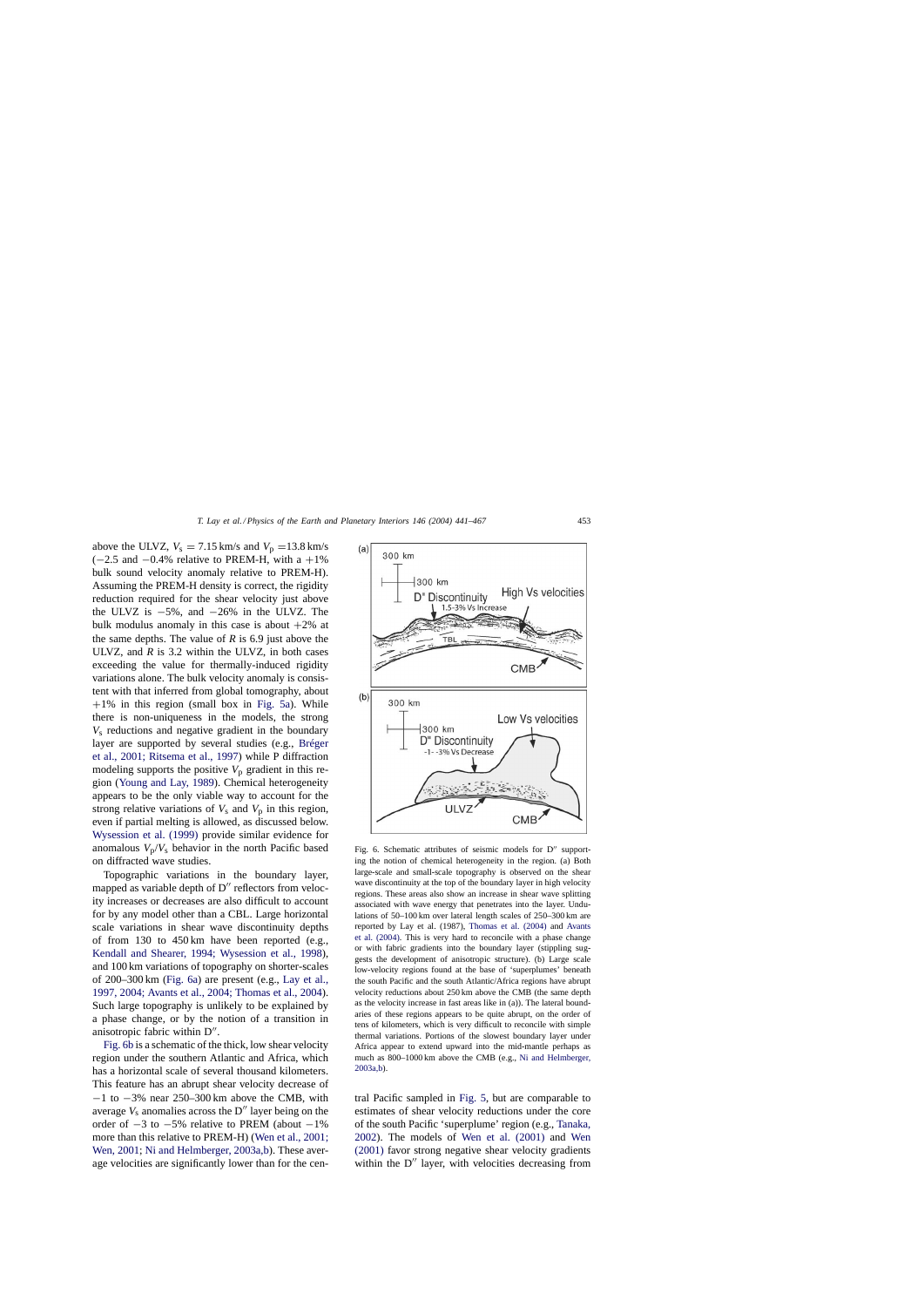$-1$  to  $-9$  to  $-12\%$  across the boundary layer, with no pronounced ULVZ at the base of the layer across most of the region. [Ni and Helmberger \(2003a,b\)](#page-24-0) favor a uniform −3% drop of shear velocity throughout the layer with more extensive regions of ULVZ, so the precise velocity structure is still being determined. It seems remarkable that the depth range around 250 km above the CMB exhibits 2–3% increases in high shear velocity regions, 1–1.5% increases in moderately slow velocity regions, and  $-1$  to  $-3\%$  decreases in the slowest velocity regions. There are certainly strong lateral gradients on the margins of these thick low velocity regions that again seem incompatible with thermal variations alone, without a superimposed chemical or melting effect (e.g., [Ni et al., 2002; Wen et al., 2001\).](#page-24-0) The localized upward extent of these low velocity regions to as much as 1000 km above the CMB may be viewed as dramatic topography on the boundary layer, although continuity of the structures is not uniquely demonstrated. Even in the mid-mantle the lateral gradients remain strong: once again, a first-order observation that is difficult, if not impossible, to explain by simple thermal gradients (e.g., [Ni et al., 2002\).](#page-24-0)

There is some indication that density heterogeneity exists at the base of the mantle based on analysis of normal modes, and that it may be anticorrelated with shear velocity (and hence, possibly correlated with bulk velocity models like in [Fig. 6\),](#page-12-0) favoring chemical heterogeneity [\(Ishii and Tromp, 1999\)](#page-23-0), but this remains a topic of much uncertainty (e.g., [Romanowicz,](#page-25-0) [2001; Kuo and Romanowicz, 2002](#page-25-0)). Resolving this is critical for assessing whether low velocity features in 'superplume' regions are buoyant or not. Testing for the presence of a global high density layer at the base of the mantle using normal modes is possible, but requires linear perturbation theory which may be invalidated by the very strong variations in material properties in the ULVZ.

Recent experiments on the spin-state of Fe at lower mantle pressures [\(Badro et al., 2003](#page-21-0)) provides support for a long standing idea (e.g., [Gaffney](#page-22-0) [and Anderson, 1973\)](#page-22-0) that the presence of low-spin  $Fe<sup>2+</sup>$  in the lower mantle could dramatically affect composition of the deep mantle. A pressure-induced transition from high-spin to low-spin Fe is observed for ferropericlase  $(Mg_{0.83}Fe_{0.17})O$  at pressures in the 60–70 GPa pressure range, corresponding to depths near 2000 km in the lower mantle. The lack of such a transition in silicate perovskite suggests that Fe will concentrate into the ferropericlase structure, leaving the perovskite almost iron-free. This has possible implications for viscosity, electric conductivity, and thermal conductivity of the lowermost mantle [\(Badro](#page-21-0) [et al., 2003\).](#page-21-0) While this transition may occur above D", leading to multiple layering of the lower mantle, it is also possible that it occurs deeper and is directly coupled to anomalous chemistry and properties of  $D''$ .

It seems clear that chemical heterogeneity must be present in the  $D''$  boundary layer, just as it is in the surface boundary layer. The variable nature of the seismic observations [\(Table 1\)](#page-14-0) appears to preclude end-member versions of the CBL model ([Fig. 1c\)](#page-2-0), chemical dregs model ([Fig. 1d\),](#page-2-0) slab graveyard model ([Fig. 1e\) o](#page-2-0)r phase change model [\(Fig. 1f\).](#page-2-0) The need to account for the seismic observations discussed above prompts the hybrid model of [Fig. 1g, w](#page-2-0)ith slabs graveyards, mounds of low velocity heterogeneities under upwellings, and possibly including a superimposed phase change to reconcile all observations. But an added dimension needs to be considered prior to embracing such hybrid models: the possibly dominant effect of partial melting of the boundary layer.

## 4. Partial melting in D<sup>"</sup> and its effects

The identification of the ULVZ with partial melting of the lowermost mantle appears to be quite robust, as both the estimated magnitudes and ratios of the shear to compressional velocity decrements within this layer are entirely consistent with the ∼3 to 3.5:1  $V_s$ -to- $V_p$  reduction ratio expected for partial melting (e.g., [Williams and Garnero, 1996; Berryman, 2000\).](#page-26-0) The frequently observed ∼10% V<sub>p</sub> decrement associated with the ULVZ and more poorly constrained ∼30% *V*<sup>s</sup> velocity decrease (see [Garnero et al., 1998,](#page-22-0) for discussion) imply melt fractions of between ∼6%, for 1:100 aspect ratio films of melt and ∼30% for spherical melt inclusions [\(Williams and Garnero,](#page-26-0) [1996; Berryman, 2000\)](#page-26-0). While velocity decrements are smaller within the thicker  $D''$  layer, the  $V_s$ -to- $V_p$ fluctuations can be very large, sometimes exceeding those expected for melting effects alone as discussed above. The presence of chemical heterogeneity accompanying (and being accentuated by) the melting makes it challenging to estimate melt fractions within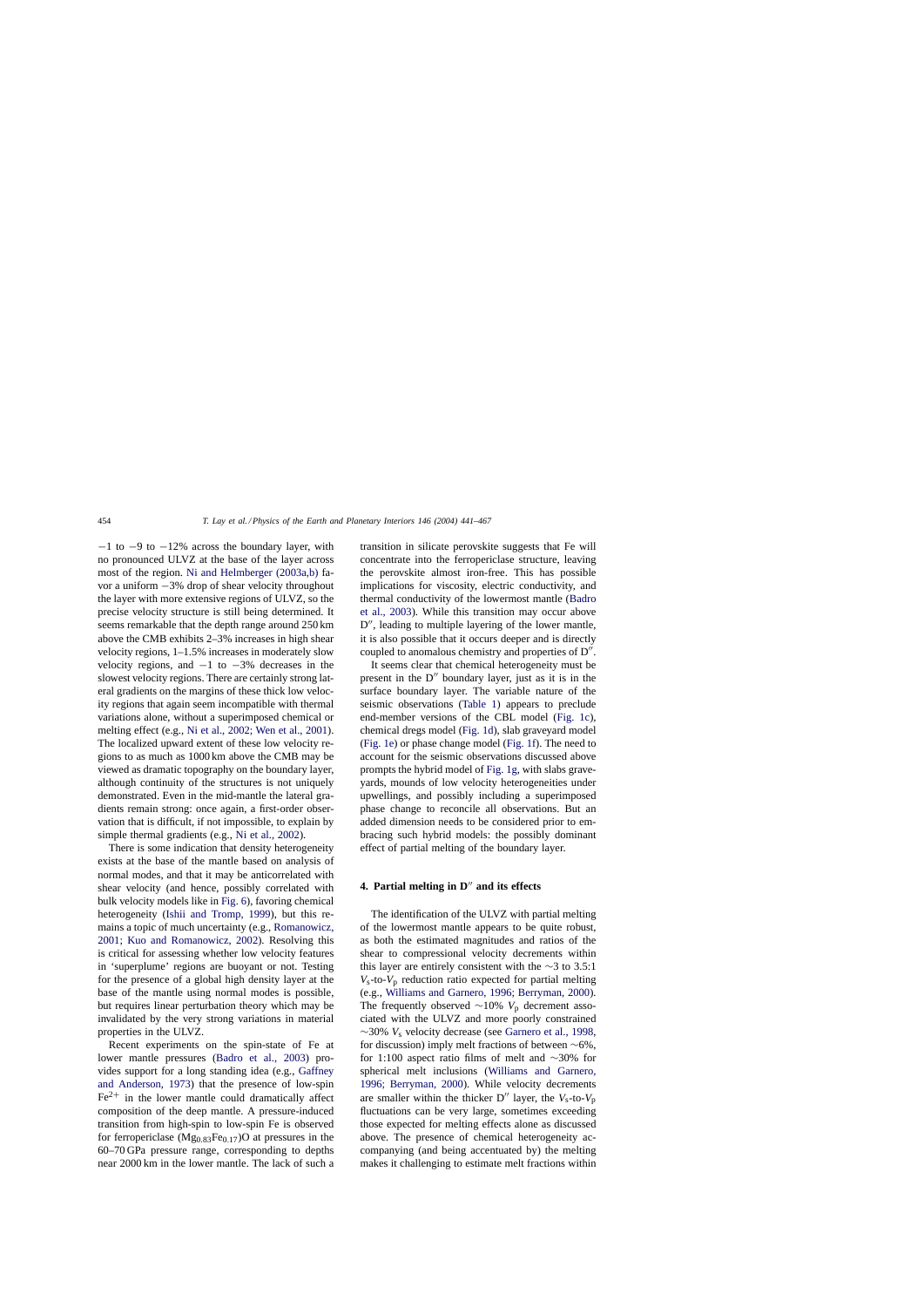| Feature                                      | Characteristics                                                                                                                                                                                                                            | Common interpretation(s)                                                                                                           | Issues                                                                                                                  |
|----------------------------------------------|--------------------------------------------------------------------------------------------------------------------------------------------------------------------------------------------------------------------------------------------|------------------------------------------------------------------------------------------------------------------------------------|-------------------------------------------------------------------------------------------------------------------------|
| Large-scale $V_s$ and $V_p$<br>heterogeneity | $\pm 3 - 4\% V_s$ , $\pm 1\% V_p$ , degree 2<br>dominance $\pm 1\%$ bulk sound<br>velocity circum-Pacific high<br>velocity C. Pacific/S. Atlantic low<br>velocity strongest in lowermost<br>300-400 km                                     | Thermal origin in large-scale flow<br>regime, slabs cause high velocity,<br>chemical heterogeneity in slow<br>regions, superplumes | Shallow connectivity, control from<br>above or below, $R$ values larger<br>than $2.7$                                   |
| D" discontinuities                           | +1.5 to +3% in $V_s$ , +0.5 to +3%<br>in $V_p$ 0–30 km thick transition<br>zone in high velocity regions,<br>intermittent, $-1.0$ to $-3\%$ in<br>shear velocity in low velocity<br>regions, depth varies from 130 to<br>300+ km above CMB | Slab related, phase change,<br>chemical boundary, gradient in<br>fabric, gradient in heterogeneity,<br>scattered feature           | Small-scale topography sharpness<br>hard to explain thermally, no<br>candidate phase change,<br>anisotropy relationship |
| $D''$ anisotropy                             | Large scale $1-2\%$ in boundary<br>layer, primarily with VTI<br>symmetry in high velocity<br>regions, variable strength,<br>symmetry in low velocity regions.<br>Absent from average regions                                               | LPO in MgO, SPO in<br>chemical/melt. lamellae from<br>sheared chemical anomalies                                                   | Vertical distribution, relationship<br>to large-scale structure,<br>relationship to discontinuities                     |
| $D''$ scattering                             | $1-10\%$ rms heterogeneity in<br>boundary layer, 10-100 km<br>scalelengths related to ULVZ,<br>change in spectrum relative to<br>mid-mantle                                                                                                | CMB topography, chemical/melt<br>variations, thermal explanation not<br>likely without melt                                        | Spectrum, relationship to<br>large-scale structure, relationship<br>to anisotropy                                       |
| ULVZ                                         | 5–10% $V_p$ reductions, 10–30% $V_s$<br>reductions, 5-40 km thickness<br>sometimes sharp onset ( <few km)<br="">best developed in low velocity<br/>regions, but present in high<br/>velocity regions widespread</few>                      | Partial melt in basal boundary<br>layer, piles of chemical<br>heterogeneities, melting implies<br>chemical heterogeneity           | Relationship to large-scale<br>structure, geometry: piles or<br>layers, melting implies chemical<br>heterogeneity       |

<span id="page-14-0"></span>Table 1 Seismological characteristics of the lower mantle boundary layer

D", but it is presumably bounded by the levels found in ULVZs.

Perhaps, the most peculiar aspect of partial melt in the basal layer of the mantle is its apparent coexistence with abundant solids at this depth, as demonstrated by the depressed, but still robust, shear wave velocity observed within the ULVZ. In short, melt and solid appear to coexist with one another at spatial dimensions far less than those of seismic waves, without the melt (if denser than the coexisting solids) simply percolating to depth and forming a pure melt layer overlying the core. Alternatively, if the melt is buoyant, it would be expected to either rise to its depth of neutral buoyancy, or to resolidify during adiabatic ascent. This juxtaposition of solids and liquids thus implies that one of several possible effects occur within the ULVZ: (1) the melt is not interconnected, and thus is physically

unable to efficiently drain from the surrounding solids; (2) the melt density closely matches that of the surrounding solids, so the buoyancy forces on the melt are insufficient to allow the melt to efficiently percolate; and/or (3) the average vertical connvective velocity within the ULVZ is substantially greater than the velocity of melt percolation. We view the first alternative as unlikely: the results of [Bulau et al. \(1979\)](#page-22-0) show that even for dihedral angles of 180◦, the critical melt fraction needed to produce an interconnected network is near 30%. Thus, although essentially no textural data exist on melts at deep mantle conditions, we would anticipate from the melt fraction inferred to be present in the UVLZ that if spherical inclusions of melt are present, the liquid is likely to be interconnected, and melt segregation is expected. This need not be the case throughout the boundary layer in general.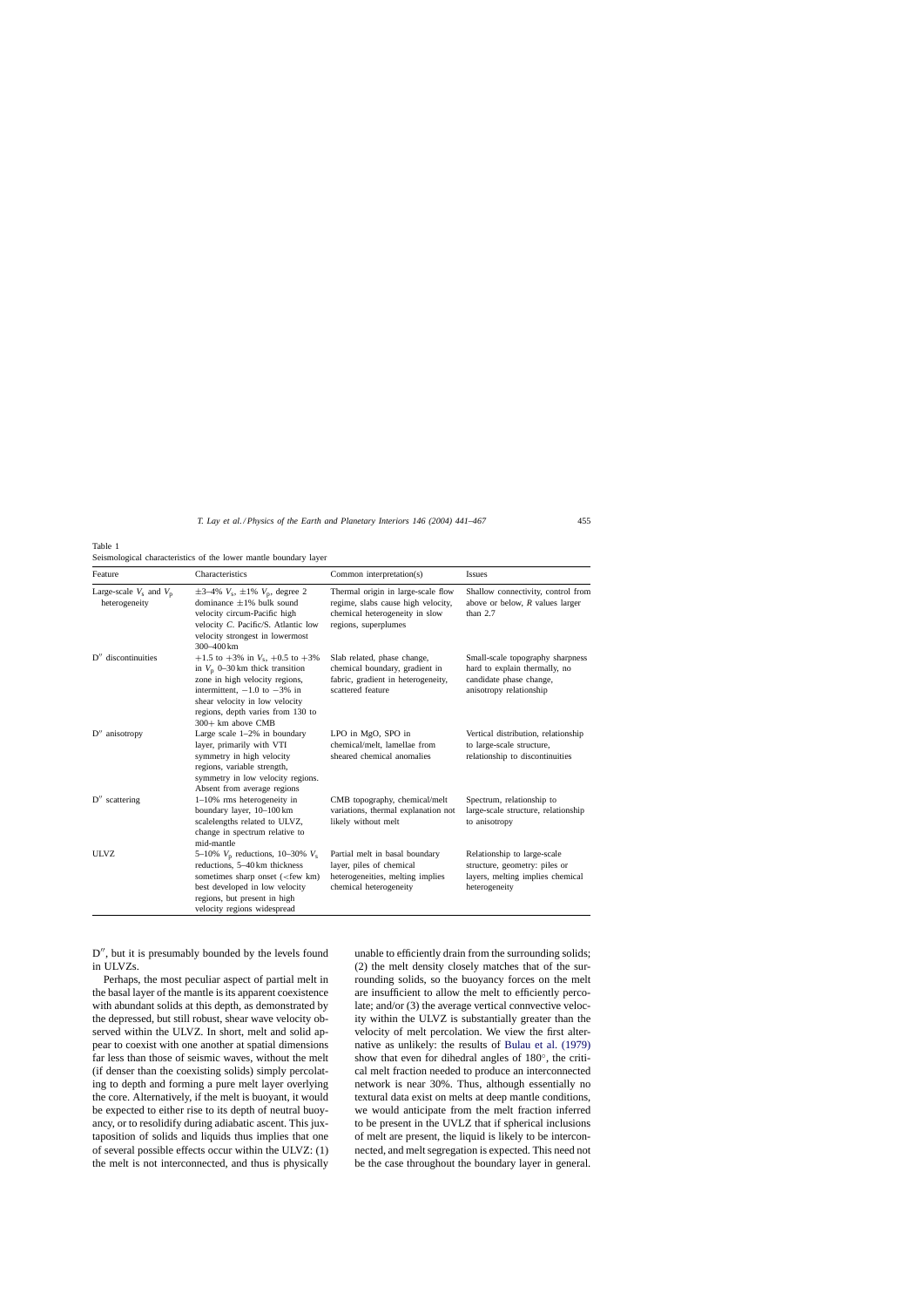<span id="page-15-0"></span>There are two (non-exclusive) alternatives: melts that are essentially neutrally buoyant and/or a region that is dynamically sufficiently active that it can advect partially molten material upward (or downward) faster than melt can drain out of the material. In either instance, *there is no a priori reason that melt* within D<sup>"</sup> should be confined to the ULVZ. Naturally, the location of the solidus relative to the laterally varying geotherm is the most critical parameter with respect to the presence of melt within  $D''$ : we simply note that both abundant impurities/chemical heterogeneities (whether core-derived or otherwise) and laterally varying temperatures are expected within  $D''$ . Each of these effects would be expected to favor the generation of melts (probably at low melt fractions) at depths substantially shallower than the ULVZ. Indeed, the geophysical parameter that is perhaps most demonstrative of the presence of melt, Poisson's ratio, shows essentially a monotonic increase in depth within the region of  $D''$  underneath the Central Pacific ([Russell et al., 2001\),](#page-25-0) producing a trajectory through  $D''$  that ultimately coincides with the markedly high value of Poisson's ratio observed within the ULVZ (Fig. 7b). Fig. 7a shows the change in Poisson's ratio for 2 somewhat extreme melt geometries (e.g., [Williams and Garnero, 1996\)](#page-26-0): spherical melt inclusions and 1:100 aspect ratio films. Clearly, for the film, amounts of melt of less than 0.5% are required to generate the elevation of Poisson's ratio observed in the bulk of  $D''$  in this likely relatively hot zone. This does not preclude the existence of strong gradients in melt fraction that could give rise to the sharpness of the ULVZ onset at the base of  $D''$  in this region.

Would such melt be neutrally buoyant within  $D''$ , or would its presence require that it be either descending or ascending, and/or that it be dynamically advected? There is ample evidence that the density contrast between isochemical silicate liquids and solids at very high pressure conditions is small: shock studies have indicated that  $(Mg,Fe)_2SiO_4$  melts under shock-loading with less than a 1% volume change ([Brown et al., 1987\).](#page-21-0) Similarly, both static sink–float experiments and shock experiments on silicate liquids indicate that small density changes on melting (order 0.5% or less) are expected ([Rigden et al., 1989; Ohtani](#page-25-0) [and Maeda, 2001\)](#page-25-0). Thus, chemical effects (such as iron partitioning) and even, prospectively, differences in thermal expansions between solids and liquids



Fig. 7. (a) Variation in Poisson's ratio as a function of partial melt fraction for melt distributed in thin films, with aspect ratio 1:100 and in spherical inclusions within  $D''$  material. Melt and solid elastic parameters used are described in [Williams and Garnero](#page-26-0) [\(1996\). \(](#page-26-0)b) Observed Poisson ratio variations associated with the shear and compressional models in [Fig. 5b](#page-11-0) plotted as functions of the  $V_p/V_s$  ratio. The increase in Poisson's ratio across the boundary layer indicated by the velocity models implies an increase in partial melt fraction with depth. Depending on the melt geometry, maximum melt fractions may be as large as 15% in the ULVZ or as small as 2%.

could play nearly as significant roles in determining the buoyancy of silicate melts at CMB conditions as the volume of fusion. [Fig. 8](#page-16-0) shows an illustrative example from calculations ([Moore et al., 2004\)](#page-24-0) that incorporate available constraints on liquid–solid partitioning of iron in silicates at high pressure (see [Knittle, 1998,](#page-23-0) for a review), and assumes that (1) silicate perovskite is the solidus phase at CMB conditions (e.g., [Williams, 1990; Ito and Katsura, 1992\),](#page-26-0) (2) the volume change on fusion is 0.5%, (3) the thermal expansion of the liquid exceeds that of coexisting solids by  $8 \times 10^{-6}$  K<sup>-1</sup> at CMB pressures and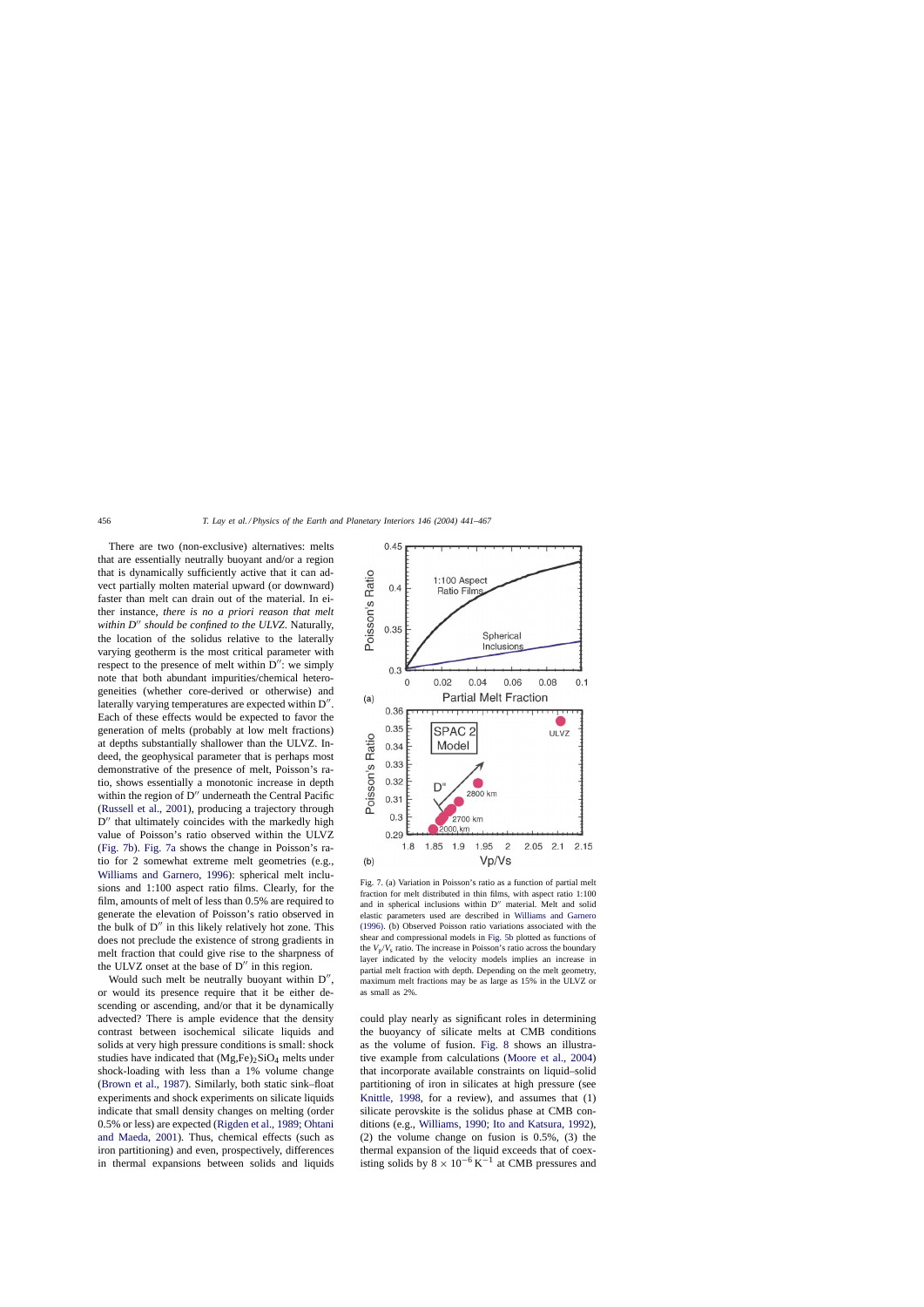<span id="page-16-0"></span>

Fig. 8. Representative calculation of the possible density contrast between silicate melt and coexisting solids within a superadiabatic thermal gradient across the D" layer. Specific parameters for the calculation are given in the text. In the presence of a strong, superadiabatic thermal gradient across D", partial melting involving a small density change on melting may be close to neutrally buoyant, and hence distributed within the boundary layer rather than ponded at the base of the mantle.

temperatures, and (4) the superadiabatic temperature change across  $D''$  is 1500 K, distributed linearly over a 300 km depth range. Our intent here is to simply illustrate that parameter sets exist that can readily produce melts that are neutrally buoyant within  $D''$ , as well as positively (or negatively) buoyant at other depths. The crucial point is that there are quite delicate trade-offs between volume changes on fusion, iron partitioning, and thermal effects for melts at these depths in the planet. We thus anticipate that, depending upon their precise chemistries, melts within D<sup>"</sup> could be either negatively, positively or neutrally buoyant. Thus, at any given time, a suite of melts of varying chemistry and dynamics could exist within or throughout this layer, with complex mixing, contamination, crystallization, and zone refining effects. To go beyond this level of understanding, such as developing a melt percolation or compaction model, requires knowledge of so many poorly constrained parameters that we have not attempted calculation of melt percolation velocities at this time.

The evolution of  $D''$  as a whole may be modulated by magmatic processes, with small quantities of partial melt in the upper few hundred kilometers of this layer, and large quantities at its base. The effect of such partial melting on the rheology of  $D''$  is likely profound: under upper mantle conditions, even small

quantities of partial melt depress viscosity substantially [\(Hirth and Kohlstedt, 1995; Mei et al., 2002](#page-23-0)). The magnitude of this melt-associated viscosity decrement is difficult to assess, as it is sensitive to melt geometry and grain size effects, and particularly whether flow of the solids occurs in the diffusional or dislocation creep regimes [\(Mei et al., 2002\).](#page-24-0) The first-order observation is, however, that melt would be expected to weaken the aggregate material within  $D''$  relative to the viscosity inferred for purely solid-state boundary layer material, and we would expect advective velocities in this layer to be greater than those within completely solid mantle material. Improved understanding of melt densities, melt distributions, and viscosity of the matrix are all critical areas for further research.

Apart from its dynamical effects, the presence of this melt is likely to have both enhanced chemical interactions with the core through time, and may be indicative of an enrichment of this zone in elements that are incompatible in mantle minerals near CMB pressures and temperatures. Thus, iron-enrichment of  $D''$ may have occurred through both (perhaps) melt descent from above (e.g., [Knittle, 1998\)](#page-23-0), and through core interactions from below. Moreover, enrichment of radiogenic elements in D'' (and perhaps particularly at its base) is generally consistent with a magmatic evolution for this boundary layer. Such radiogenic element enrichments within the boundary layer have been suggested as a mechanism to reduce the heat flux out of the outer core ([Buffett, 2003\),](#page-22-0) although thermal stratification of the mantle is an alternative. Our association of negative velocity gradients and increased Poisson's ratio with partial melting [\(Fig. 7\)](#page-15-0) implies that  $D''$  is a layer whose chemistry and dynamics are governed by magmatic processes: processes that have in turn given rise to a chemically distinct layer through time.

# **5. A TCBL with partial melting**

The profound effects of partial melting on seismic velocities noted above and the logical appeal of invoking partial melting in the mantle's lowermost boundary layer where the temperatures exceed those anywhere else in the mantle, prompts an attempt to 'simplify' our conceptual notions of processes occurring in the  $D''$  region. While our knowledge of the near-surface boundary layer indicates that there is no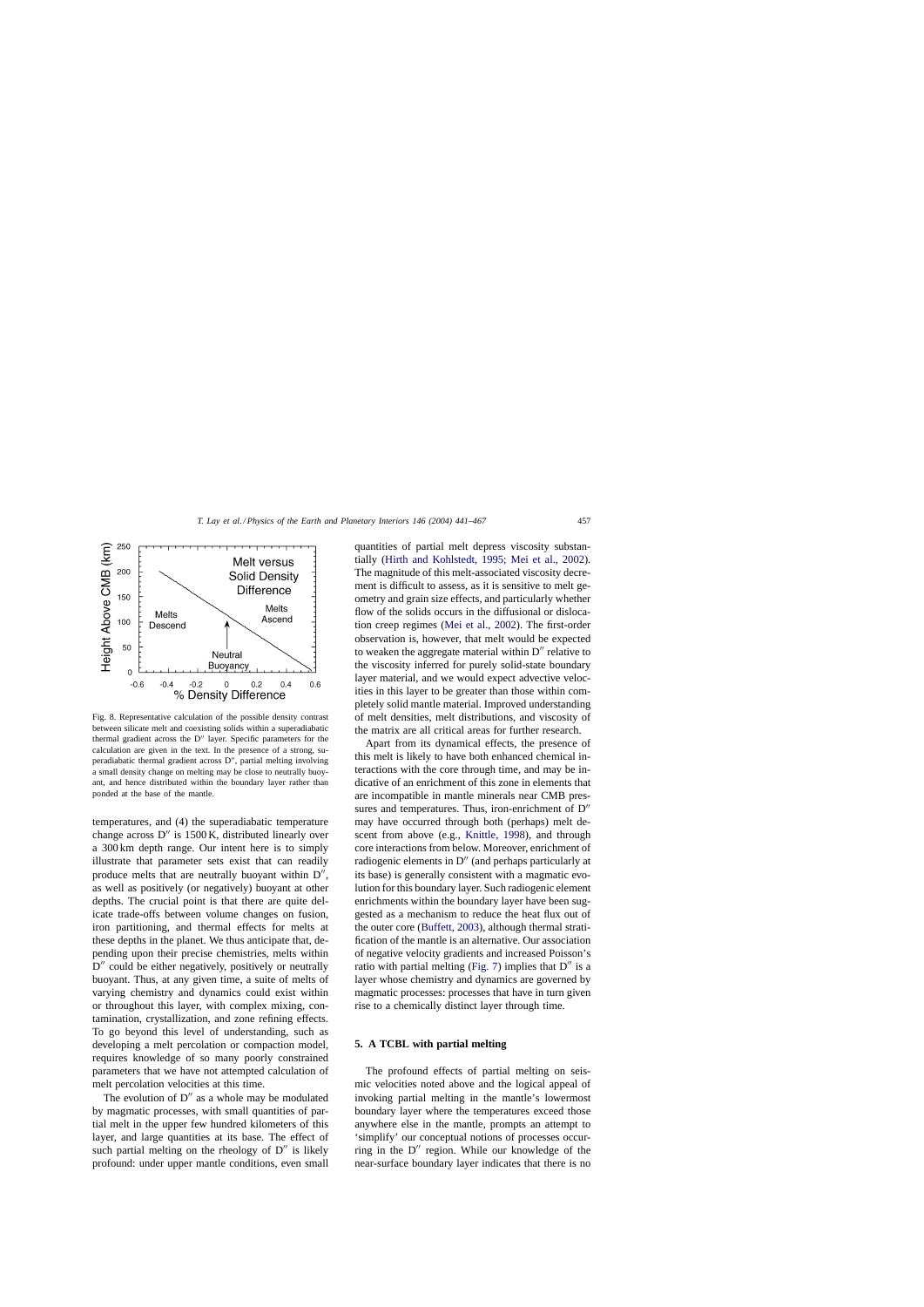particular reason to expect a simple explanation for D", the potential effects of partial melting may enable this. Given the evidence summarized above for existence of chemical heterogeneity and partial melting in the boundary layer, we invoke a very plausible notion for an irreversibly chemically differentiated planet like Earth: there is a globally extensive chemically distinct layer at the base of the mantle [\(Fig. 9\).](#page-18-0) This results in a thermo-chemical boundary layer throughout  $D''$ , which behaves as a separate mantle layer dynamically. The intrinsic (above solidus) bulk material properties of the layer are slightly higher density  $(1-2\%)$ , shear velocity  $(2-3\%)$ , and P velocity  $(1-2\%)$  than the overlying mantle, but these properties are strongly modulated by lateral variations in partial melt, temperature, and composition. The mid-mantle is undoubtedly undergoing large-scale convection, with broad regions of downwelling that appear to correspond to areas of recent lithospheric subduction, and return flow involving upwellings with comparably large scale lengths. Embracing a top-down tectonics notion (e.g., [Anderson,](#page-21-0) [2001\),](#page-21-0) the high viscosity, sluggish mid-mantle controls the  $D''$  thermo-chemical boundary layer thermally; slab-cooled downwelling regions in the mid-mantle will induce high heat flow out of the boundary layer, lowering its average temperature, whereas warm areas of upwelling return flow will have lower heat flow out of the boundary layer, allowing its internal temperature structure to be warmer. Essentially, the upper mantle history of plate subduction (e.g., [Lithgow-Bertelloni and Richards, 1998\) i](#page-24-0)nduces (or is controlled by) large scale-patterns in mid-mantle flow that in-turn induce and control large-scale patterns in D'' thermal structure. The high viscosity of the lower mantle sustains the long-term patterns affecting  $D''$ , which may thus decouple from surface tectonic processes. Large-scale dynamic topography on the boundary layer is expected, with downwelling regions in the mid-mantle thinning the boundary layer and upwellings thickening it. Observed variations of discontinuity depth of several hundred kilometers on large scale are at least qualitatively consistent with this; the thickest regions of  $D''$  are in low velocity areas with overlying mid-mantle low velocities that likely involve upwellings. Small-scale convection is expected within the TCBL, which should impart small-scale topography on the boundary layer and on the CMB. An alternate scenario of bottom-up control of the system, with

variable thermal structure in  $D''$  as a result of varying heat production and upwelling can also be considered, but it is more difficult to imagine a low viscosity, hot boundary layer sustaining very large scale structure over long periods of time unless there is strong internal chemical heterogeneity in the layer (in which case, the notion of a layer becomes more problematic than viable).

The compositional anomaly in the boundary layer is unknown, but it may involve dense oxides concentrated there during accretion and core formation or early subduction, or iron-rich/reduced core–mantle reaction products accumulated over time. This chemistry of melt within the bulk of  $D''$  will likely be that of a eutectic system, probably with a lower solidus curve than the overlying mid-mantle (under the assumption that adding chemical components leads to greater potential for a depressed eutectic). The key issues from the perspective of the phase equilibrium of the lowermost mantle are: (1) which additional, non-trace chemical components might serve to depress the solidus temperature within  $D''$  and in the ULVZ from that of the overlying mantle; and (2) how much has the ULVZ depleted the overlying mantle in its most incompatible components? Each of these issues bears critically on the degree of chemical stratification with  $D''$ , the interplay between magmatic processes and the evolution of chemical stratification in this zone, and the level of variability of melt chemistry within D". Just as the solidus in  $D''$  may differ from that in the overlying mantle due to the presence of additional, abundant chemical components, the solidus within the ULVZ might differ from that in  $D''$  if (for example) hydrogen has been sequestered through time within the ULVZ, and been depleted within the bulk of  $D''$ . The underlying uncertainty here lies in the degree to which  $D''$ has been zone-refined through time by magmatic processes. The first-order observation of ULVZs at the base of the boundary layer suggests that partial melting takes place in the rapid temperature increase over the lowermost few tens of kilometers in hot regions: yet, the rapid temperature increase need not necessarily be a prerequisite for the presence of abundant melt at this depth. Chemical effects/heterogeneity might also be sufficient to produce abundant basal melt. Indeed, hot regions within D" could also be those that have had their incompatible elements most efficiently extracted into a basal layer. The relative effects of chemistry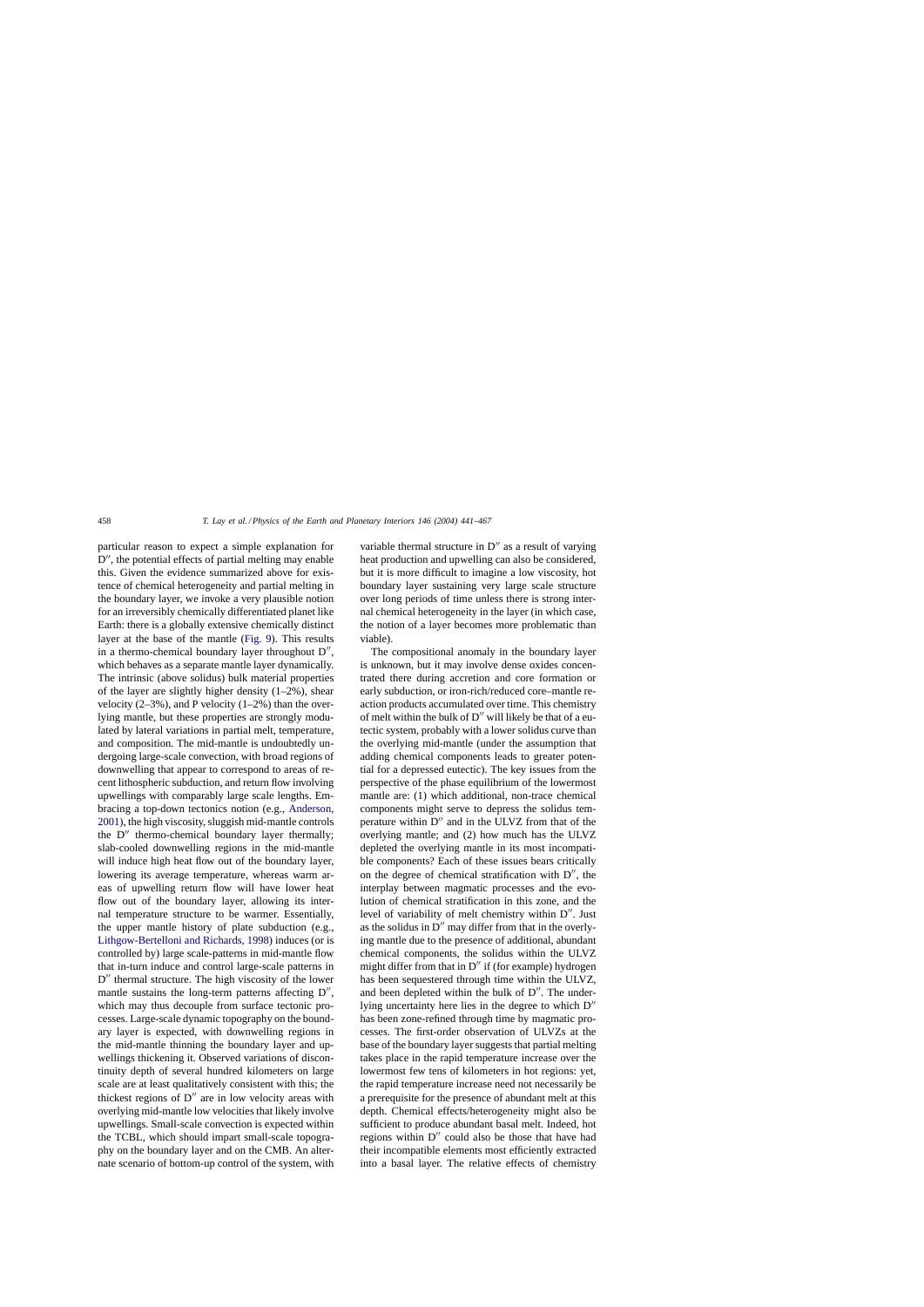<span id="page-18-0"></span>

Fig. 9. Schematic illustration of the D" model involving a thermo-chemical boundary layer (TCBL) comprised of a compositionally stratified, dense, hot layer at the base of the mantle. This region is overlain by a mid-mantle dynamic system involving downwellings and upwellings, largely driven from above by cooling of downwelling slab material beneath subduction zones. The relatively cool mid-mantle regions produce high heat flow out of the TCBL, cooling the layer locally (1). Warm upwelling regions in the mid-mantle lead to low heat flow out of the boundary layer, and it heats up (2), with the warmest areas of the TCBL possibly destabilizing somewhat and rising above the D'' region (3). Large-scale topography on the TCBL is induced by the mid-mantle flow, and small scale boundary layer convection within the TCBL induces small scale topography on the TCBL. The thermal profile in each of these regions is indicated in the middle panel, with a double thermal boundary layer developing at the top and bottom of the TCBL, under the constraint of uniform CMB temperature. The eutectic solidus decreases in the TCBL and is exceeded in the hottest regions (3) over the entire layer, partially exceeded in the warm regions (2) and only exceeded at the very base of the mantle in the cooler regions. The resulting partial melt causes strong shear velocity reductions, reducing the size of the shear discontinuity at the top of  $D''(2)$ , or even causing an abrupt decrease. Three to five percent melt fractions produce the 5–6% velocity reductions, with larger melt fractions in the basal thermal boundary layer of 10–30% causing pronounced ultra low velocity regions. Stability of the TCBL requires a density increase of 1% or more, while the existence of the shear and compressional velocity discontinuities requires increases in rigidity and bulk modulus of material in the TCBL. Partial melt in the TCBL must be neutrally or negatively buoyant.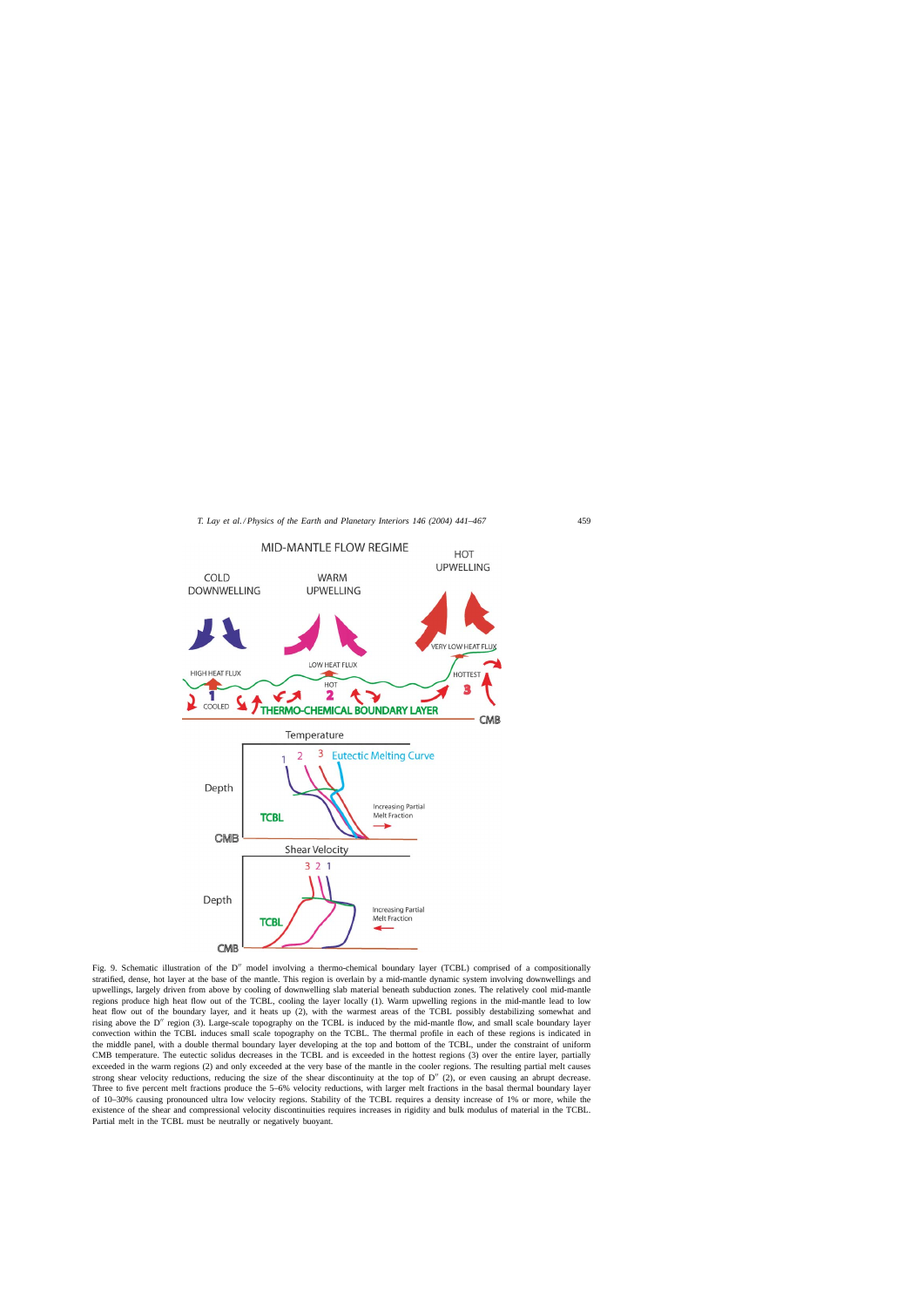and temperature in the generation of partial melting in the lowermost mantle remain uncertain, but the strong likelihood is that the two are critically linked; magmatic differentiation through partial melting is likely to be as important as we know it to be near the surface. Viscous shear heating may also contribute to melting in the ULVZ (e.g., [Steinbach and Yuen, 1999\)](#page-25-0), with melting in turn reducing the viscosity and affecting the strain localization.

We postulate that the hottest regions, thermally insolated under strong mid-mantle warm upwellings, exceed the solidus throughout the boundary layer, leading to significant partial melt fractions right up to the top of  $D''$  (case 3 in [Fig. 9\).](#page-18-0) This is consistent with the ideas of [Wen et al. \(2001\),](#page-26-0) but they invoke the notion of a localized chemical anomaly rather than a TCBL. Even modest melt fractions of order 0.5% can cause shear velocity decreases of −4 to −6% (assuming that the melt is distributed in films of 100:1 aspect ratio), reversing the sign of the shear velocity contrast at the top of the layer from  $+3\%$  to  $-1$  to  $-3\%$ . The discontinuity is on-average around 300 km above the CMB in this region, but may shallow by hundreds of kilometers under the localized region of strongest mid-mantle upwelling. The strong lateral gradients in velocity on the margins of the low velocity regions (e.g., [Wen et al., 2001; Wen, 2001\)](#page-26-0) likely involve lateral intersections with the solidus comparable to the radial intersection, with this either being enhanced by lateral chemical variations within the layer or simply as a consequence of the non-linear affect of the onset of partial melting on the seismic velocity field. The strong radial gradients with depth found in the low velocity region models of [Wen et al. \(2001\)](#page-26-0) and [Wen](#page-26-0) [\(2001\)](#page-26-0) are consistent with the notion of strong increase in degree of partial melting across the hot thermal boundary layer, and relative insignificance of ULVZ at the base of these thick very low velocity regions.

The central Pacific region shown in [Fig. 5](#page-11-0) corresponds to an intermediate region for which the  $D''$ shear velocity discontinuity is still positive (albeit reduced due to presence of small melt fraction), and a strong negative gradient in shear velocity extends down to the ULVZ (case 2 in [Fig. 9\).](#page-18-0) The velocity discontinuity is on-average near 230 km depth above the CMB in this region, which is not very different from that in the circum-Pacific regions, but it has substantial small-scale variations. For P velocity in this region to remain relatively high with a positive velocity gradient, variation in chemical properties with depth across the boundary layer must be invoked chemical partitioning that accompanies the melt may modify the aggregate bulk modulus, accounting for the enhanced detectability of a bulk sound velocity anomaly in low velocity regions.

The lower panel of [Fig. 9](#page-18-0) summarizes the range of shear velocity structures predicted for this form of partial melt fraction varying TCBL, which matches the range of observations, at least qualitatively. The large-scale pattern on the thermal structure leads to the large-scale velocity heterogeneity observed at the base of the mantle as well as the large topography of seismic discontinuities at the top of  $D''$ . Attempting to quantify the thermal variations required to produce the observed velocity variations is fraught with many uncertainties about thermodynamic parameters at the base of the mantle (e.g., [Trampert et al., 2001\).](#page-26-0) This holds as well for quantification of the dynamical regime. For example, if thermal expansion coefficients are very small, as expected, the buoyancy effects of temperature variations may be directly offset by development of slightly dense melt distributions.

Survival of such a TCBL as a coherent layer is necessary to avoid invoking hybrid models that rely on slab continuity to the CMB, or a hypothetical phase change to yield the shear velocity increase in areas where TCBL is swept aside. Early geodynamical calculations suggest that the TCBL must have a density contrast of 3–6% or more to avoid disruption, and this has been the main reason for downweighting the notion of a uniform chemical layer (e.g., [Sidorin](#page-25-0) [and Gurnis, 1998\).](#page-25-0) However, as discussed above, this argument is not particularly compelling and more recent calculations suggest that very little density anomaly may be required for a TCBL to survive in a layered convection system [\(Zhong and Hager, 2003\),](#page-26-0) particularly if there is low viscosity in the deeper layer ([Namiki, 2003\).](#page-24-0) The inference of diffuse, large-scale mid-mantle velocity heterogeneities found in global tomography being slabs structures has many caveats (e.g., [Scrivner and Anderson, 1992; Ray and Ander](#page-25-0)[son, 1994; Wen and Anderson, 1997](#page-25-0)). Very few, if any, of such images are continuous down to the CMB, yet the numerical models in which downwellings sweep aside CBL often involve thousands of kilometers of slab material piled up in the deepest mantle,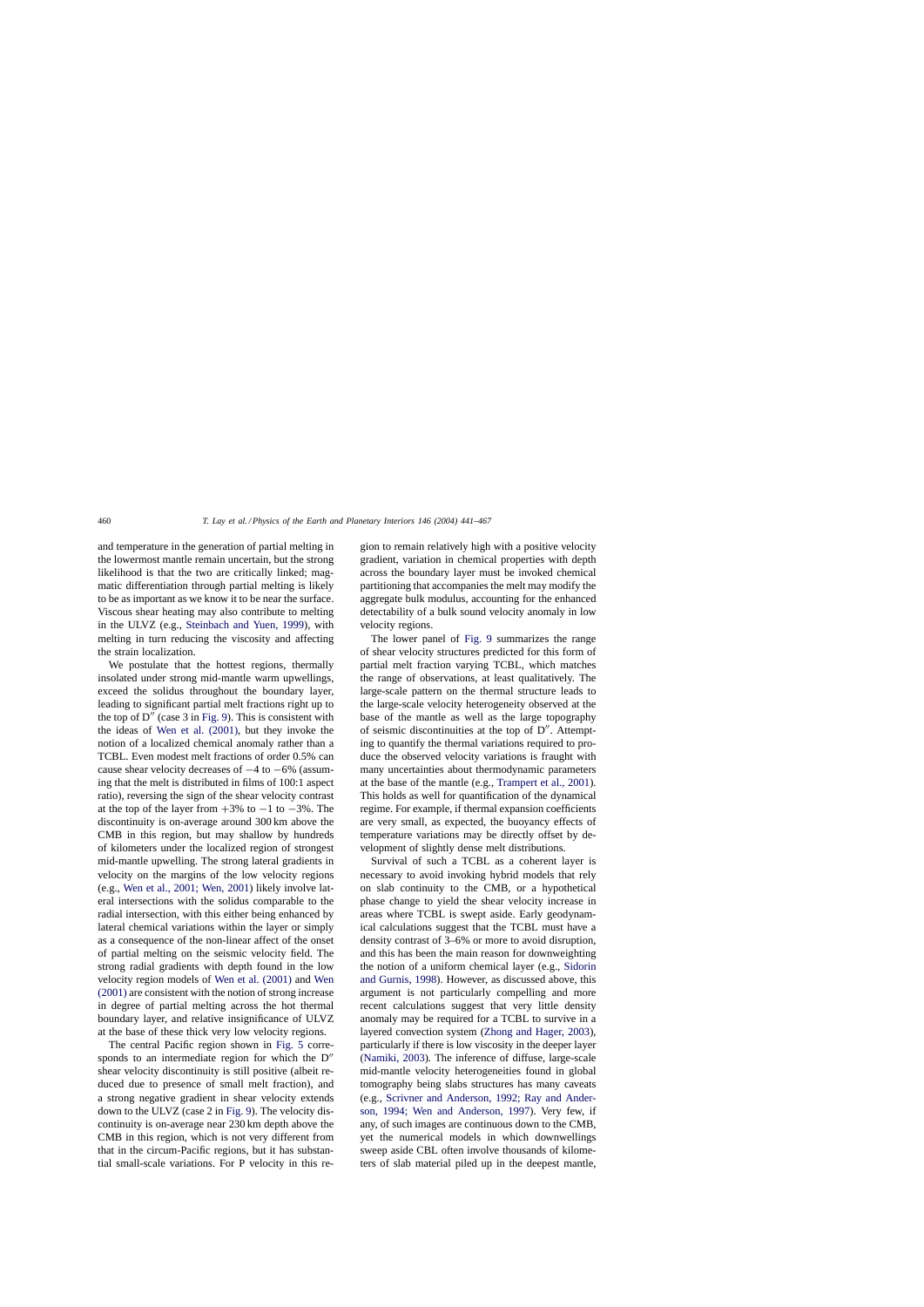for which there is no clear tomographic evidence. It is very unclear whether such models are steady state, with the variability between calculations suggesting the contrary. The possibility of mid-mantle stratification could greatly buffer topography on a dense D<sup>"</sup> TCBL along with preventing significant penetration of high viscosity downwelling to the boundary layer. The many parameters entering into deep slab penetration models include uncertain amounts of deformational heating as slabs fold, buckle, and deform due to difficulties in penetrating through the transition zone phase changes and into the high viscosity lower mantle. While the existence of large-scale circulation is indeed an element of the TCBL model in [Fig. 9, e](#page-18-0)ssential for imparting a large-scale pattern to the TCBL thermal structure (and hence on the seismic velocity structure), one needs to appeal to remarkable slab durability down to the CMB to have the flow displace and push aside a dense TCBL in  $D''$ . Certainly, induced topography (mid-mantle downwellings will thin the boundary layer whereas upwellings will thicken it; possibly involving hundreds of kilometers of topography) and some (perhaps significant) entrainment over time will take place, but we view the key impact of the mid-mantle regime as being the source of long-term thermal control on the boundary layer downwellings in the mid-mantle are very likely to impart stresses in the cooled regions of D", which will favor the development of LPO, whereas regions with extensive partial melting presumably have strong shear flows that abet development of SPO (e.g., [McNamara et al., 2002;](#page-24-0) [Moore et al., 2004\)](#page-24-0). It appears that the anomalous chemistry and state of the TCBL are more conducive to formation of LPO or SPO than in the overlying mantle.

A long-enduring TCBL at the base of the mantle provides many attractive avenues for accounting for geochemical heterogeneities in the mantle, depending on how the TCBL evolved. If it evolved over time by segregation of melts or recycled crust, it is of particular interest to geochemists, whereas an accumulation of core–mantle interactions is perhaps less important for geochemical models. Coupled to this question of the mechanism of TCBL formation is the temporal evolution of the system in a slowly cooling Earth. Is the current TCBL a thinned residue of a formerly thicker layer that has been eroded, or is it an actively growing layer with accumulating chemical

heterogeneity? Various evolutionary scenarios can be considered, but all are poorly constrained. No clear observational attribute yet resolves this issue, and perhaps the greatest promise will be in the imaging of downwelling and upwelling regions in the mid-mantle to much higher precision than currently provided by seismic tomography. Topography and thermal varations in the upper boundary layer of the TCBL may help to pin upwellings in the mid-mantle ([Jellinek and](#page-23-0) [Manga, 2002\),](#page-23-0) along with providing sampling of trace element reservoirs, particularly for those with chemical signatures of core components (e.g., [Brandon](#page-21-0) [et al., 1998; Meibom et al., 2002; Meibom and Frei,](#page-21-0) [2002\).](#page-21-0) Even though the most extensively heated and partially molten regions of  $D''$  may be very thick, the boundary layer will not completely detach (if it is to survive over long periods of time), and thus, the presence of the TCBL will not necessarily augment heat transport to the surface as speculated for ideas about superplumes (e.g., [Romanowicz and Gung, 2002](#page-25-0)). Indeed, the heat transfer across the double thermal boundary layer of the TCBL is not readily quantified, for viscosity reductions due to partial melting will compete with possible negative buoyancy of the melt in terms of how the small-scale boundary layer dynamics affect overall heat flow. The complexity of such systems is just beginning to be addressed (e.g., [Namiki and Kurita, 2003\).](#page-24-0) Consideration of the long-term evolution of a partially molten boundary TCBL at the base of the mantle is left for future work.

## **6. Conclusions**

Our synthesis of observations and modeling studies of the boundary layer at the base of the mantle leads us to propose a conceptual model for the region that is simpler than emerging hybrid models. The  $D''$  region may be a compositionally stratified layer, for which the solidus lies below the uniform CMB temperature. This gives rise to partial melting in the lowermost thermal boundary layer, with lateral variations in the melt fraction within the layer arising due to large-scale lateral variations in the temperature structure across the boundary layer. These variations are sustained by top-down mid-mantle thermal convection, with cooled regions of downwelling inducing high heat flux and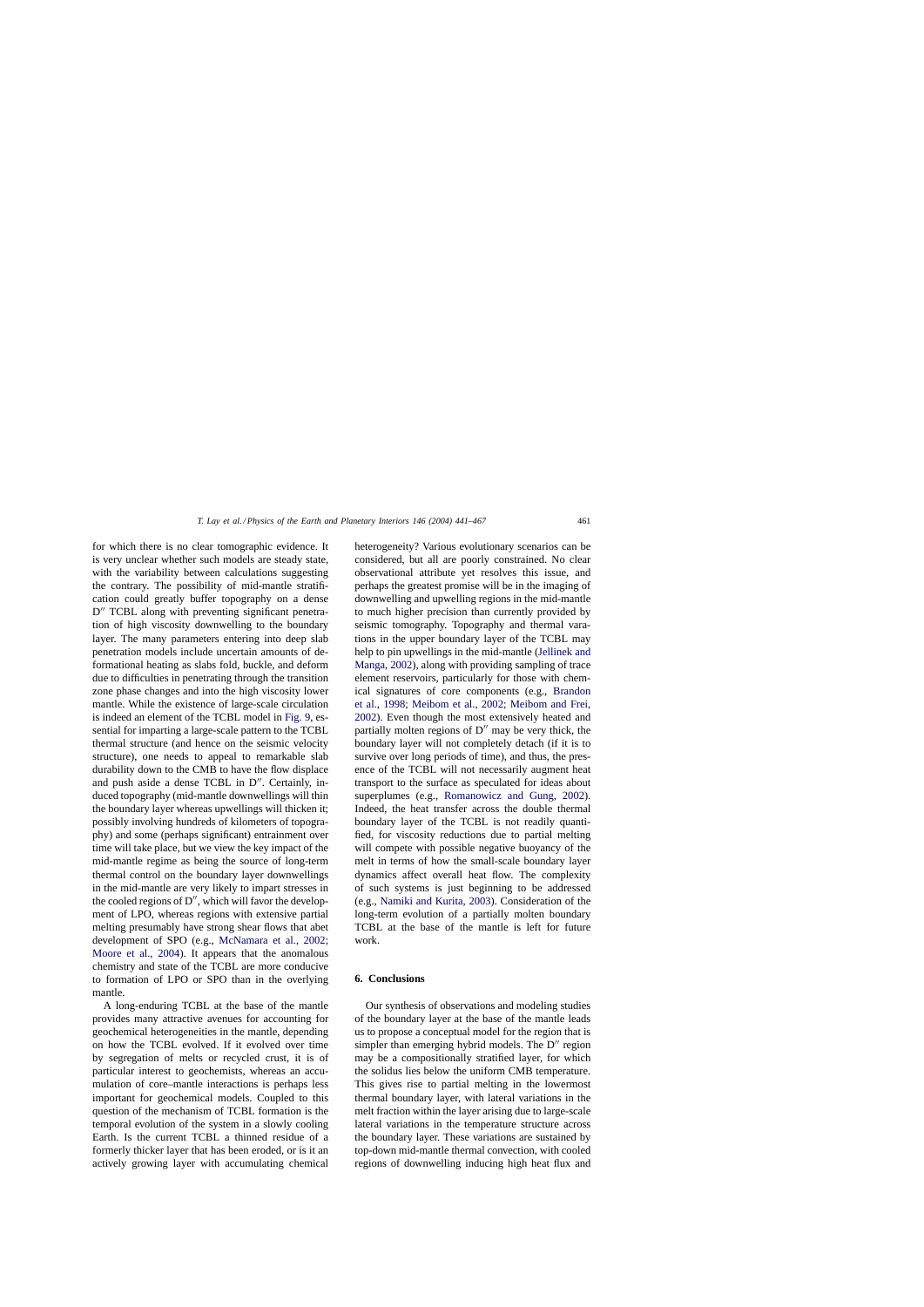<span id="page-21-0"></span>cooling of the boundary layer, leaving most of the material sub-solidus. Warm regions of mid-mantle upwelling cause increase of temperature in the boundary layer and more extensive partial melting, even to the top of layer. The strong effect of partial melt on seismic velocity modulates the intrinsic (subsolidus) velocity increase of the high bulk modulus, high rigidity, and somewhat higher density material in the boundary layer, leading to variations in the strength and sign of the velocity contrast across the top of the layer along with strong variations in velocity gradients across the boundary layer. Dynamic stresses from overlying flow and small-scale convection within the boundary layer impart fabrics to the structure that give rise to scattering and anisotropy of the boundary layer as well as small-scale topography on the upper velocity discontinuity. The most extensively partially melted regions of the boundary layer may develop sufficient thermal buoyancy to overcome the density increase of the layer, leading to substantial thickening of the boundary layer beneath warm mid-mantle upwellings. Neutral- or negative-buoyancy of melts in the boundary layer is implicit, along with a sufficient density anomaly to have the thermo-chemical boundary layer survive depleting entrainment over time. Future dynamical analyses of such a partially melted thermo-chemical boundary layer can establish whether this relatively simple model indeed provides an explanation for the panoply of seismological and geochemical observations. Extensive work on the material properties, phase equilibria and eutectic behavior of high pressure assemblages that may exist in  $D''$  is also needed.

#### **Acknowledgements**

This paper was motivated, in part, by discussions at the Caltech symposium for Don L. Anderson's 70th birthday. We thank D.L. Anderson, S. Grant, J. Lassiter, M. Manga, and L. Wen for their suggestions which have improved the manuscript. This research was supported by NSF grants EAR-0125595 (TL). EAR-9996302 (EG), and EAR-9905733/EAR-0310342 (QW). Contribution No. 472, Center for the Study of Imaging and Dynamics of the Earth, IGPP, UCSC.

#### **References**

- Albarede, F., van der Hilst, R.D., 1999. New mantle convection model may reconcile conflicting evidence. EOS 80, 535–539.
- Anderson, D.L., 1987. Theory of the Earth. Blackwell Scientific Publications, Boston, 366 pp.
- Anderson, D.L., 1998. The EDGES of the mantle. In: Gurnis, M., Wysession, M.E., Knittle, E., Buffett, B.A. (Eds.), The Core–Mantle Boundary Region. American Geophysical Union, Washington, DC, USA, pp. 255–271.
- Anderson, D.L., 2001. Top-down tectonics? Science 293, 2016– 2018.
- Anderson, O.L., 2002. The power balance at the core–mantle boundary. Phys. Earth Planet. Int. 131, 1–17.
- Avants, M., Lay, T., Russell, S.A., 2004. Lateral variation of the D" shear velocity discontinuity beneath the Central Pacific. J. Geophys. Res., Submitted for publication.
- Badro, J., Fiquet, G., Guyot, F., Rueff, J.-P., Struzhkin, V.V., Vankó, G., Monaco, G., 2003. Iron partitioning in Earth's mantle: toward a deep lower mantle discontinuity. Science 300, 789– 791.
- Balachandar, S., Yuen, D.A., Reuteler, D.M., Lauer, G.S., 1995. Viscous dissipation in 3-dimensional convection with temperature dependent viscosity. Science 267, 1150–1153.
- Bataille, K., Lund, F., 1996. Strong scattering of short-period seismic waves by the core–mantle boundary and the P-diffracted wave. Geophys. Res. Lett. 18, 2413–2416.
- Berryman, J.G., 2000. Seismic velocity decrement ratios for regions of partial melt in the lower mantle. Geophys. Res. Lett. 27, 421–424.
- Bijwaard, H., Spakman, W., Engdahl, E.R., 1998. Closing the gap between regional and global travel time tomography. J. Geophys. Res. 103, 30055–30078.
- Boehler, R., 2000. High-pressure experiments and the phase diagram of lower mantle and core materials. Rev. Geophys. 38, 221–245.
- Bolton, H., 1996. Long period travel times and the structure of the mantle. Ph.D. Thesis. University of California, San Diego, 204 pp.
- Boschi, L., Dziewonski, A.M., 1999. High- and low-resolution images of the Earth's mantle: implications of different approaches to tomographic modeling. J. Geophys. Res. 104, 25567–25594.
- Boschi, L., Dziewonski, A.M., 2000. Whole Earth tomography from delay times of P, PcP, and PKP phases: lateral heterogeneities in the outer core or radial anisotropy in the mantle? J. Geophys. Res. 105, 13675–13696.
- Brandon, A.D., Walker, R.J., Morgan, J.W., Norman, M.D., Prichard, H.M., 1998. Coupled  $18\overline{6}$  Os and  $187$  Os evidence for core–mantle interaction. Science 280, 1570–1573.
- Bréger, L., Romanowicz, B., Ng, C., 2001. The Pacific plume as seen by S, ScS, and SKS. Geophys. Res. Lett. 28, 1859–1862.
- Brown, J.M., Furnish, M.D., McQueen, R.G., 1987. Thermodynamics for  $(Mg, Fe)_2SiO_4$  from the Hugoniot. Geophys. Monogr. 39, 373–384. American Geophysical Union, Washington, DC, USA.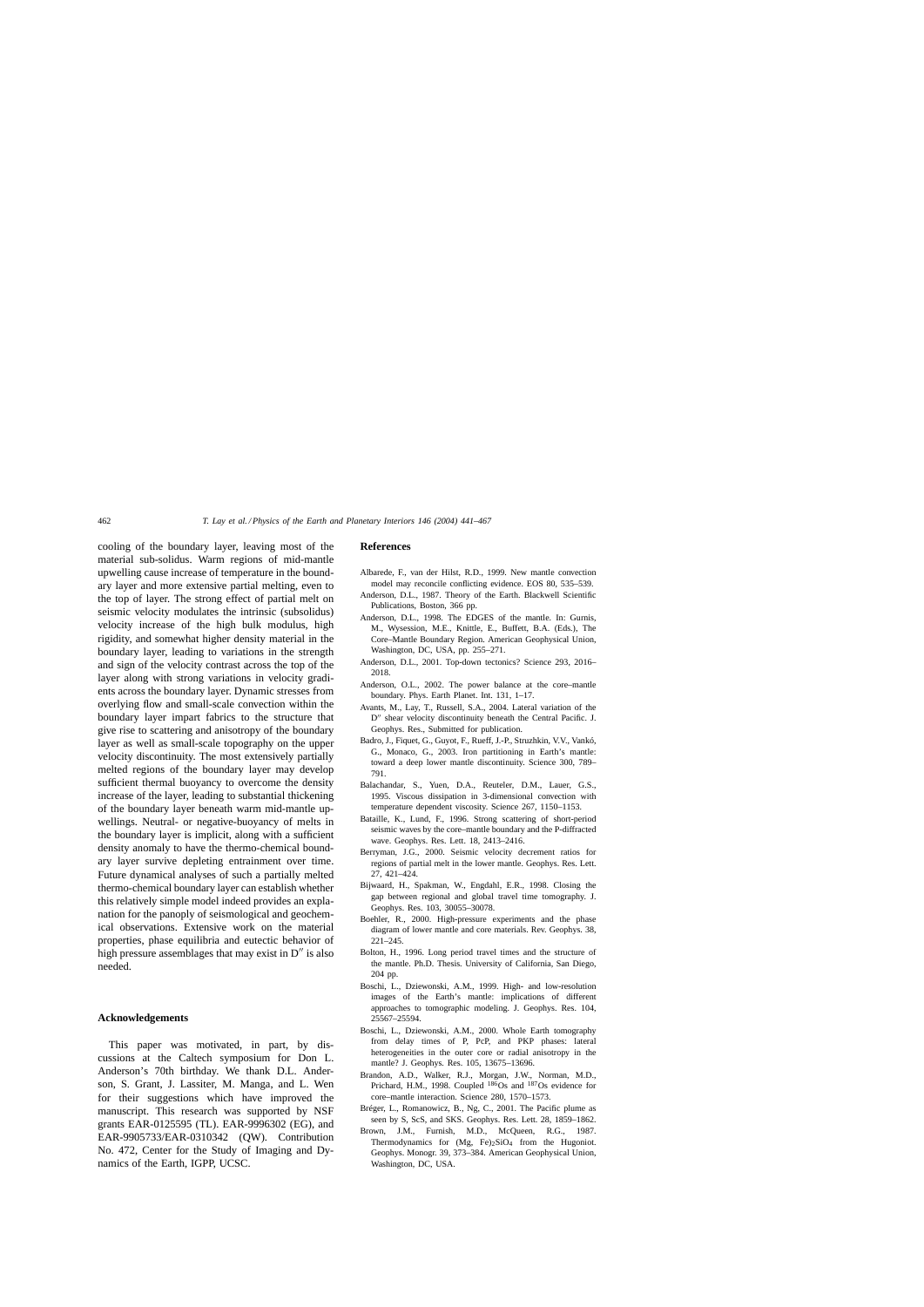- <span id="page-22-0"></span>Buffett, B.A., 2002. Estimates of heat flow in the deep mantle based on the power requirements for the geodynamo. Geophys. Res. Lett. 29 (12), 10.1029/2001GL014649.
- Buffett, B.A., 2003. The thermal state of Earth's core. Science 299, 1675–1677.
- Buffett, B.A., Garnero, E.J., Jeanloz, R., 2000. Sediments at the top of Earth's core. Science 290, 1338–1342.
- Buffett, B.A., Huppert, H.E., Lister, J.R., Woods, A.W., 1996. On the thermal evolution of the Earth's core. J. Geophys. Res. 101, 7989–8006.
- Bulau, J.R., Waff, H.S., Tyburczy, J.A., 1979. Mechanical and thermodynamic constraints on fluid distribution in partial melts. J. Geophys. Res. 84, 6102–6108.
- Bullen, K.E., 1949. Compressibility–pressure hypothesis and the Earth's interior. Mon. Not. R. Astron. Soc., Geophys. 5 (Suppl.), 355–368.
- Bunge, H.-P., Richards, M.A., Baumgardner, J.R., 1996. Effect of depth-dependent viscosity on the planform of mantle convection. Nature 379, 436–438.
- Castle, J.C., van der Hilst, R.D., 2000. The core–mantle boundary under the Gulf of Alaska: no ULVZ for shear waves. Earth Planet. Sci. Lett. 176, 311–321.
- Castle, J.C., Creager, K.C., Winchester, J.P., 2000. Shear wave speeds at the base of the mantle. J. Geophys. Res. 105, 21543– 21557.
- Christensen, U., 1984. Instability of a hot boundary layer and initiation of thermo-chemical plumes. Ann. Geophys. 2, 311– 319.
- Christensen, U.R., Hofmann, A.W., 1994. Segregation of subducted oceanic crust in the convecting mantle. J. Geophys. Res. 99, 19867–19884.
- Chopelas, A., 1996. Thermal expansivity of lower mantle phases  $MgO$  and  $MgSiO<sub>3</sub>$  perovskite at high pressure derived from vibrational spectroscopy. Phys. Earth Planet. Int. 98, 3–15.
- Coltice, N., Ricard, Y., 1999. Geochemical observations and one layer mantle convection. Earth Planet. Sci. Lett. 174, 125–137.
- Cormier, V.F., 1999. Anisotropy of heterogeneity scale lengths in the lower mantle from PKIKP precursors. Geophys. J. Int. 136, 373–384.
- Cormier, V.F.,  $2000$ .  $D''$  as a transition in the heterogeneity spectrum of the lowermost mantle. J. Geophys. Res. 105, 16193–16205.
- Davaille, A., 1999. Simultaneous generation of hotspots and superswells by convection in a heterogeneous planetary mantle. Nature 402, 756–760.
- Davies, G., Gurnis, M., 1986. Interaction of mantle dregs with convection—lateral heterogeneity at the core–mantle boundary. Geophys. Res. Lett. 13, 1517–1520.
- Ding, X., Helmberger, D.V., 1997. Modeling D" structure beneath Central America with broadband seismic data. Phys. Earth Planet. Int. 101, 245–270.
- Doornbos, D.J., Hilton, T., 1989. Models of the core–mantle boundary and the travel times of internally reflected core phases. J. Geophys. Res. 94, 15741–15751.
- Dubrovinsky, L., Annersten, H., Dubrovinskala, N., Westman, F., Harryson, H., Fabrichnaya, O., Carlson, S., 2001. Chemical interactions of Fe and  $Al_2O_3$  as a source of heterogeneity at the Earth's core–mantle boundary. Nature 412, 527–529.
- Dziewonski, A.M., Anderson, D.L., 1981. Preliminary reference Earth model. Phys. Earth Planet. Int. 25, 297–356.
- Earle, P.S., Shearer, P.M., 1997. Observations of PKKP precursors used to estimate small-scale topography on the core–mantle boundary. Science 277, 667–670.
- Farnetani, C.G., 1997. Excess temperature of mantle plumes: the role of chemical stratification across D". Geophys. Res. Lett. 24, 1583–1586.
- Farnetani, C.G., Richards, M.A., 1995. Thermal entrainment and melting in mantle plumes. Earth Planet. Sci. Lett. 136, 251–267.
- Forte, A.M., Mitrovica, J.X., 2001. Deep-mantle high-viscosity flow and thermochemical structure inferred from seismic and geodynamic data. Nature 410, 1049–1056.
- Fouch, M.J., Fischer, K.M., Wysession, M.E., 2001. Lowermost mantle anisotropy beneath the Pacific: imaging the source of the Hawaiian plume. Earth Planet. Sci. Lett. 190, 167–180.
- Fukao, Y., Widiyantori, S., Obayashi, M., 2001. Stagnant slabs in the upper and lower mantle transition region. Rev. Geophys. 39, 291–323.
- Gaffney, E.S., Anderson, D.L., 1973. Effect of low-spin  $Fe^{2+}$  on the composition of the lower mantle. J. Geophys. Res. 78, 7005–7014.
- Gaherty, J.B., Lay, T., 1992. Investigation of laterally heterogeneous shear velocity structure in D" beneath Eurasia. J. Geophys. Res. 97, 417–435.
- Garcia, R., Souriau, A., 2000. Amplitude of the core–mantle boundary topography estimated by stochastic analysis of core phases. Phys. Earth Planet. Int. 117, 345–359.
- Garnero, E.J., 2000. Lower mantle heterogeneity. Ann. Rev. Earth Planet. Sci. 28, 509–537.
- Garnero, E.J., Jeanloz, R., 2000. Fuzzy patches on the Earth's core–mantle boundary. Geophys. Res. Lett. 27, 2777–2780.
- Garnero, E.J., Lay, T., 1997. Lateral variations in lowermost mantle shear wave anisotropy beneath the north Pacific and Alaska. J. Geophys. Res. 102, 8121–8135.
- Garnero, E.J., Lay, T., 2003. D" shear velocity heterogeneity, anisotropy. and discontinuity structure beneath the Caribbean and Central America. Phys. Earth Planet. Int. 140, 219–242.
- Garnero, E.J., Grand, S.P., Helmberger, D.V., 1993a. Low *P* wave velocity at the base of the mantle. Geophys. Res. Lett. 20, 1843–1846.
- Garnero, E.J., Helmberger, D.V., Grand, S.P., 1993b. Preliminary evidence for a lower mantle shear wave velocity discontinuity beneath the central Pacific. Phys. Earth Planet. Int. 79, 335–347.
- Garnero, E.J., Helmberger, D.V., Engen, G., 1988. Lateral variations near the core–mantle boundary. Geophys. Res. Lett. 15, 609–612.
- Garnero, E.J., Revenaugh, J.S., Williams, Q., Lay, T., Kellogg, L.H., 1998. Ultralow velocity zone at the core–mantle boundary. In: Gurnis, M., Wysession, M.E., Knittle, E., Buffett, B.A. (Eds.), The Core–Mantle Boundary Region. American Geophysical Union, Washington, DC, USA, pp. 319–334.
- Goarant, F., Guyot, F., Peyroneau, J., Poirier, J.P., 1992. High-pressure and high-temperature reactions between silicates and liquid iron alloys in the diamond anvil cell, studied by analytical electron microscopy. J. Geophys. Res. 97, 4477–4487.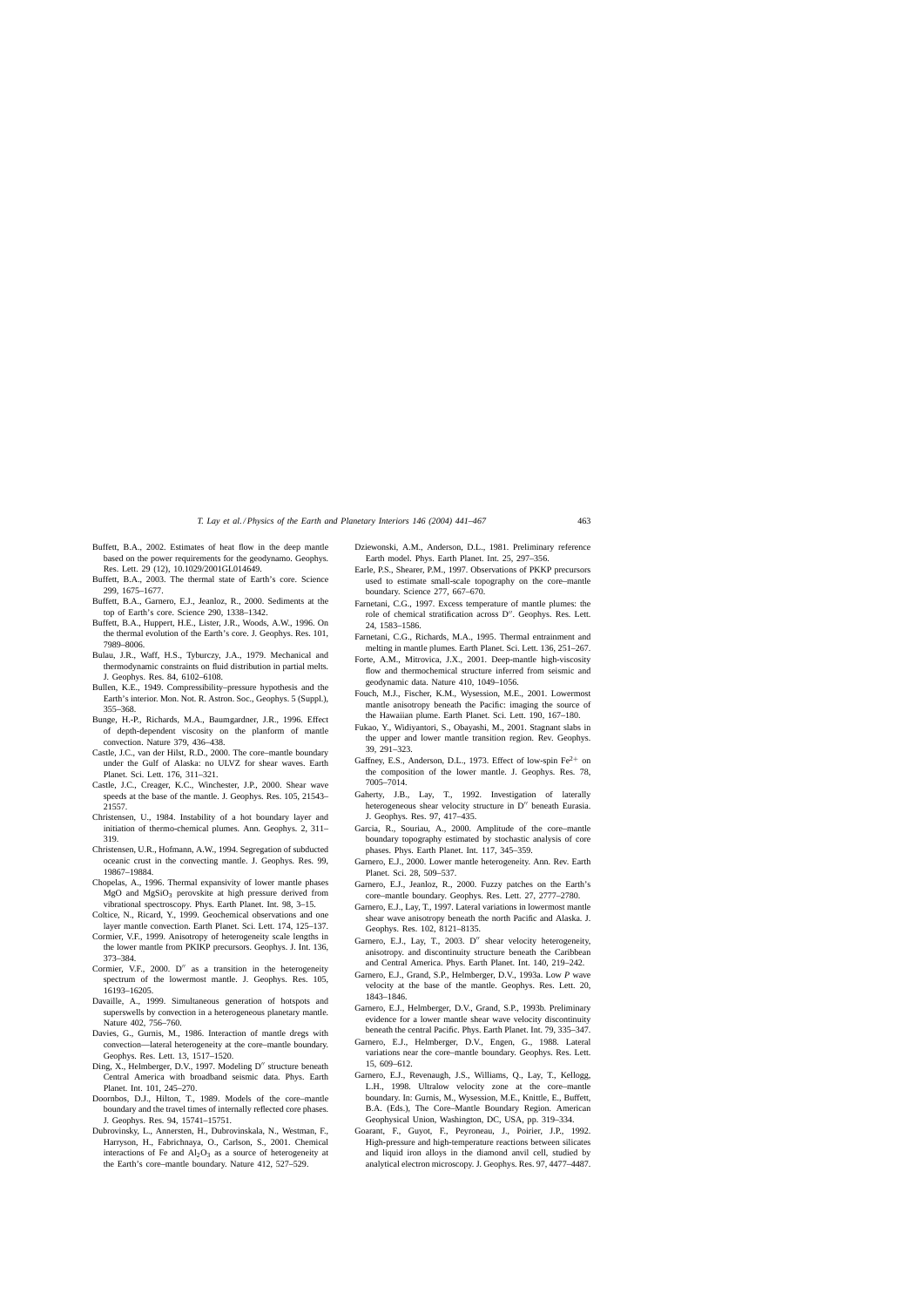- <span id="page-23-0"></span>Gonnermann, H.M., Manga, M., Jellinek, A.M., 2002. Dynamics and longevity of an initially stratified mantle. Geophys. Res. Lett. 29 (10), 10.1029/2002GL014851.
- Grand, S.P., 2002. Mantle shear-wave tomography and the fate of subducted slabs. Phil. Trans. R. Soc. London A 360, 2475– 2491.
- Grand, S.P., van der Hilst, R.D., Widiyantoro, S., 1997. Global seismic tomography: a snapshot of convection in the Earth. GSA Today 7, 1–7.
- Gu, Y.J., Dziewonski, A.M., Su, W., Ekström, G., 2001. Models of the mantle shear velocity and discontinuities in the pattern of lateral heterogeneities. J. Geophys. Res. 106, 11169–11199.
- Gurnis, M., Wysession, M.E., Knittle, E., Buffett, B.A. (Eds.), 1998. The Core–Mantle Boundary Region. Geodynamics Series, vol. 28. American Geophysical Union, 334 pp.
- Hansen, U., Yuen, D.A., 1989. Dynamical influences from thermal-chemical instabilities at the core–mantle boundary. Geophys. Res. Lett. 16, 629–632.
- Havens, E., Revenaugh, J., 2001. A broadband study of the lowermost mantle beneath Mexico: constraints on ultralow velocity zone elasticity and density. J. Geophys. Res. 106, 30809–30820.
- Hedlin, M.A.H., Shearer, P.M., 2000. An analysis of large-scale variations in small-scale mantle heterogeneity using Global Seismographic Network recordings of precursors to *PKP*. J. Geophys. Res. 105, 13655–13673.
- Hellfrich, G.R., Wood, B.J., 2001. The Earth's mantle. Nature 412, 501–507.
- Helmberger, D.V., Wen, L., Ding, X., 1998. Seismic evidence that the source of the Iceland hotspot lies at the core–mantle boundary. Nature 396, 251–255.
- Helmberger, D.V., Ni, S., Wen, L., Ritsema, J., 2000. Seismic evidence for ultra-low velocity zones beneath Africa and eastern Atlantic. J. Geophys. Res. 105, 23865–23878.
- Hirth, G., Kohlstedt, D.L., 1995. Experimental constraints on the dynamics of the partially molten upper-mantle. 2. Deformation in the dislocation creep regime. J. Geophys. Res. 100, 15441– 15449.
- Hofmann, A.W., 1997. Mantle geochemistry: the message from oceanic volcanism. Nature 385, 219–229.
- Hofmann, A.W., White, W.M., 1982. Mantle plumes from ancient oceanic crust. Earth Planet. Sci. Lett. 57, 421–436.
- Ishii, M., Tromp, J., 1999. Normal-mode and free-air gravity constraints on lateral variations in velocity and density. Science 285, 1231–1236.
- Ito, E., Katsura, T., 1992. Melting of ferromagnesian silicate under the lower mantle conditions. Geophys. Monogr. 67, 315–322. American Geophysical Union, Washington, DC, USA.
- Jellinek, A.M., Manga, M., 2002. The influence of a chemical boundary layer on the fixity, spacing and lifetime of mantle plumes. Nature 418, 760–763.
- Kaneshima, S., Silver, P.G., 1995. Anisotropic loci in the mantle beneath central Peru. Phys. Earth Planet. Int. 88, 257–272.
- Karáson, H., van der Hilst, R.D., 2001. Tomographic imaging of the lowermost mantle with differential times of refracted and diffracted core phases (PKP, Pdiff). J. Geophys. Res. 106, 6569–6587.
- Karato, S.-I., 1998. Seismic anisotropy in the deep mantle, boundary layers and the geometry of mantle convection. Pure Appl. Geophys. 151, 565–587.
- Karki, B.B., Wentzcovitch, R.M., de Gironcoli, S., Baroni, S., 1999. First-principles determination of elastic anisotropy and wave velocities of MgO at lower mantle conditions. Science 286, 1705–1709.
- Kellogg, L.H., 1997. Growing the Earth's D" layer: effect of density variations at the core–mantle boundary. Geophys. Res. Lett. 24, 2749–2752.
- Kellogg, L.H., King, S.D., 1993. Effect of mantle plumes on the growth of  $D''$  by reaction between the core and mantle. Geophys. Res. Lett. 20, 379–382.
- Kellogg, L.H., Hager, B.H., van der Hilst, R.D., 1999. Compositional stratification in the deep mantle. Science 283, 1881–1884.
- Kendall, J.M., 2000. Seismic anisotropy in the boundary layers of the mantle. In: Karato, S., Forte, A.M., Liebermann, R.C., Masters, G., Stixrude, L. (Eds.), Earth's Deep Interior: Mineral Physics and Tomography From the Atomic to the Global Scale. American Geophysical Union, Washington, DC, USA, pp. 133–159.
- Kendall, J.M., Shearer, P.M., 1994. Lateral variations in D" thickness from long-period shear wave data. J. Geophys. Res. 99, 11.
- Kendall, J.M., Silver, P.G., 1996. Constraints from seismic anisotropy on the nature of the lowermost mantle. Nature 381, 409–412.
- Kendall, J.M., Silver, P.G., 1998. Investigating causes of  $D''$ anisotropy. In: Gurnis, M., Wysession, M., Knittle, E., Buffet, B. (Eds.), The Core–Mantle Boundary Region. American Geophysical Union, Washington, DC, USA, pp. 97–118.
- Kennett, B.L.N., Widiyantoro, S., van der Hilst, R.D., 1998. Joint seismic tomography for bulk sound and shear wave speed in the Earth's mantle. J. Geophys. Res. 103, 12469–12493.
- Knittle, E., 1998. The solid/liquid partitioning of major and radiogenic elements at lower mantle pressures: implications for the core–mantle boundary region. In: Gurnis, M., Wysession, M., Knittle, E., Buffet, B. (Eds.), The Core–Mantle Boundary Region. American Geophysical Union, Washington, DC, USA, pp. 119–130.
- Knittle, E., Jeanloz, R., 1989. Simulating the core–mantle boundary: an experimental study of high-pressure reactions between silicates and liquid iron. Geophys. Res. Lett. 16, 609– 612.
- Knittle, E., Jeanloz, R., 1991. Earth's core–mantle boundary results of experiments at high pressures and temperatures. Science 251, 1438–1443.
- Kohler, M.D., Vidale, J.E., Davis, P.M., 1997. Complex scattering within D" observed on the very dense Los Angeles Region Seismic Experiment passive array. Geophys. Res. Lett. 24, 1855–1858.
- Kuo, B.Y., Garnero, E.J., Lay, T., 2000. Tomographic inversion of S-SKS times for shear wave velocity heterogeneity in  $D''$ : degree 12 and hybrid models. J. Geophys Res. 105, 28139– 28157.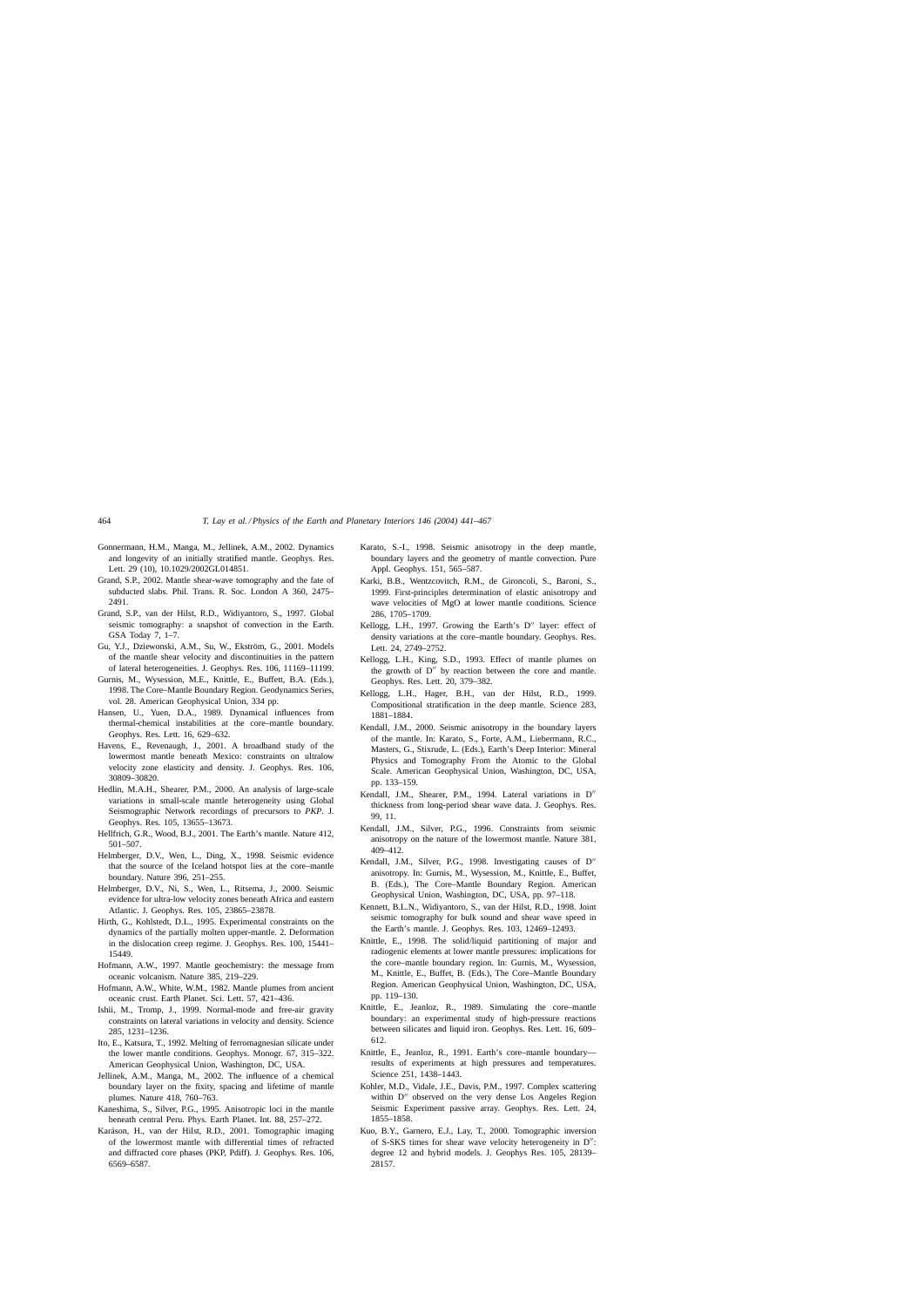- <span id="page-24-0"></span>Kuo, C., Romanowicz, B., 2002. On the resolution of density anomalies in the Earth's mantle using spectral fitting of normal-mode data. Geophys. J. Int. 150, 162–179.
- Labrosse, S., 2002. Hotspots, mantle plumes and core heat loss. Earth Planet. Int. 199, 147–156.
- Labrosse, S., Poirier, J.-P., LeMouël, J.-L., 1997. On cooling of the Earth's core. Phys. Earth Planet. Int. 99, 1–17.
- Lay, T., Garnero, E.J., Russell, S.A., 2004. Lateral variation of the D" discontinuity beneath the Cocos plate. Geophys. Res. Lett., Submitted for publication.
- Lay, T., Helmberger, D.V., 1983a. A lower mantle *S*-wave triplication and the shear velocity structure of D". Geophys. J. R. Astron. Soc. 75, 799–838.
- Lay, T., Helmberger, D.V., 1983b. The shear wave velocity gradient at the base of the mantle. J. Geophys. Res. 88, 8160–8170.
- Lay, T., Garnero, E.J., Young, C.J., Gaherty, J.B., 1997. Scale-lengths of heterogeneity at the base of the mantle from S-wave differential times. J. Geophys. Res. 102, 9887–9909.
- Lay, T., Williams, Q., Garnero, E.J., 1998a. The core–mantle boundary layer and deep Earth dynamics. Nature 392, 461–468.
- Lay, T., Williams, Q., Garnero, E.J., Kellogg, L., Wysession, M.E., 1998b. Seismic wave anisotropy in the  $D''$  region and its implications. In: Gurnis, M., Wysession, M., Knittle, E., Buffet, B. (Eds.), Core–Mantle Boundary Region. American Geophysical Union, Washington, DC, USA, pp. 229–318.
- Lithgow-Bertelloni, C., Richards, M.A., 1998. The dynamics of Cenozoic and Mesozoic plate motions. Rev. Geophys. 36, 27– 78.
- Loper, D.E., Lay, T., 1995. The core–mantle boundary region. J. Geophys. Res. 100, 6397–6420.
- Mainprice, D., Barruol, G., Ben Ismail, W., 2000. The seismic anisotropy of the Earth's mantle: from single crystal to polycrystal. In: Karato, S., Forte, A.M., Liebermann, R.C., Masters, G., Stixrude, L. (Eds.), Earth's Deep Interior: Mineral Physics and Tomography From the Atomic to the Global Scale. American Geophysical Union, Washington, DC, USA, pp. 237–264.
- Manga, M., Jeanloz, R., 1996. Implications of a metal-bearing chemical boundary layer in  $D''$  for mantle dynamics. Geophys. Res. Lett. 23, 3091–3094.
- Masters, G., Laske, G., Bolton, H., Dziewonski, A.M., 2000. The relative behavior of shear velocity, bulk sound speed, and compressional velocity in the mantle: implications for chemical and thermal structure. In: Karato, S., Forte, A.M., Liebermann, R.C., Masters, G., Stixrude, L. (Eds.), Earth's Deep Interior: Mineral Physics and Tomography From the Atomic to the Global Scale. American Geophysical Union, Washington, DC, USA, pp. 63–87.
- Matzel, E., Sen, M.K., Grand, S.P., 1996. Evidence for anisotropy in the deep mantle beneath Alaska. Geophys. Res. Lett. 23, 2417–2420.
- McNamara, A.K., Karato, S.-I., van Keken, P.E., 2001. Localization of dislocation creep in the lower mantle: implications for the origin of seismic anisotropy. Earth Planet. Sci. Lett. 191, 85–99.
- McNamara, A.K., van Keken, P.E., Karato, S.-I., 2002. Development of anisotropic structure in the Earth's lower mantle by solid-state convection. Nature 416, 310–314.
- McNamara, A.K., van Keken, P.E., Karato, S.-I., 2003. Development of finite strain in the convecting lower mantle and its implications for seismic anisotropy. J. Geophys. Res. 108 (B5), 2230, doi: 10.1029/2002JB001970.
- Meade, C., Silver, P.G., Kaneshima, S., 1995. Laboratory and seismological observations of lower mantle isotropy. Geophys. Res. Lett. 22, 1293–1296.
- Mégnin, C., Romanowicz, B., 2000. The three-dimensional shear velocity structure of the mantle from the inversion of body, surface, and higher-mode waveforms. Geophys. J. Int. 143, 709–728.
- Mei, S., Bai, W., Hiraga, T., Kohlstedt, D.L., 2002. Influence of melt on the creep behavior of olivine–basalt aggregates under hydrous conditions. Earth Planet. Sci. Lett. 201, 491–507.
- Meibom, A., Frei, R., 2002. Evidence for an ancient Osmium isotopic reservoir in Earth. Science 296, 516–518.
- Meibom, A., Sleep, N.H., Chamberlain, C.P., Coleman, R.G., Frei, R., Hren, M.T., Wooden, J.L., 2002. Re-Os isotopic evidence for long-lived heterogeneity and equilibration processes in the Earth's upper mantle. Nature 419, 705–708.
- Montague, N., Kellogg, L., 2000. Numerical models of a dense layer at the base of the mantle and implications for the dynamics of D". J. Geophys. Res. 105, 11101–11114.
- Montague, N., Kellogg, L.H., Manga, M., 1998. High Rayleigh number thermo-chemical models of a dense boundary layer in D". Geophys. Res. Lett. 25, 2345–2348.
- Moore, M.M., Garnero, E.J., Lay, T., Williams, Q., 2004. Shear wave splitting and waveform complexity for lowermost mantle structures with low-velocity lamellae and transverse isotropy. J. Geophys. Res. 109, B02319, doi: 10.1029/2003JBOO2546
- Murakami, M., Hirose, K., Ono, S., 2003. Stability of CaCl<sub>2</sub>-type and  $\alpha$ -PbO<sub>2</sub>-type SiO<sub>2</sub> at high pressure and temperature determined by in-situ X-ray measurements. Geophys. Res. Lett. 30, doi: 10.1029/2002GL016722.
- Namiki, A., 2003. Can the mantle entrain D"? J. Geophys. Res. 108 (B10), 2487, doi: 10.1029/2002JB002315.
- Namiki, A., Kurita, K., 2003. Heat transfer and interfacial temperature of two-layered convection: implications for the D"-mantle coupling. Geophys. Res. Lett. 30, 1023, doi: 10.1029/2002GL015809.
- Nataf, H., Houard, S., 1993. Seismic discontinuity at the top of D": a world-wide feature? Geophys. Res. Lett. 20, 2371-2374.
- Ni, S., Helmberger, D.V., 2003a. Seismological constraints on the South African superplume could be the oldest distinct structure on earth. Earth Planet. Sci. Lett. 206, 119–131.
- Ni, S., Helmberger, D.V., 2003b. Ridge-like lower mantle structure beneath South Africa. J. Geophys. Res. 108 (B2), 2094, doi: 10.1029/2001JB001545.
- Ni, S., Tan, E., Gurnis, M., Helmberger, D., 2002. Sharp sides to the African superplume. Science 296, 1850–1852.
- Niu, F., Wen, L., 2001. Strong seismic scatterers near the core–mantle boundary west of Mexico. Geophys. Res. Lett. 28, 3557–3560.
- Ohtani, E., Maeda, M., 2001. Density of basaltic melt at high pressure and stability of the melt at the base of the lower mantle. Earth Planet. Sci. Lett. 193, 69–75.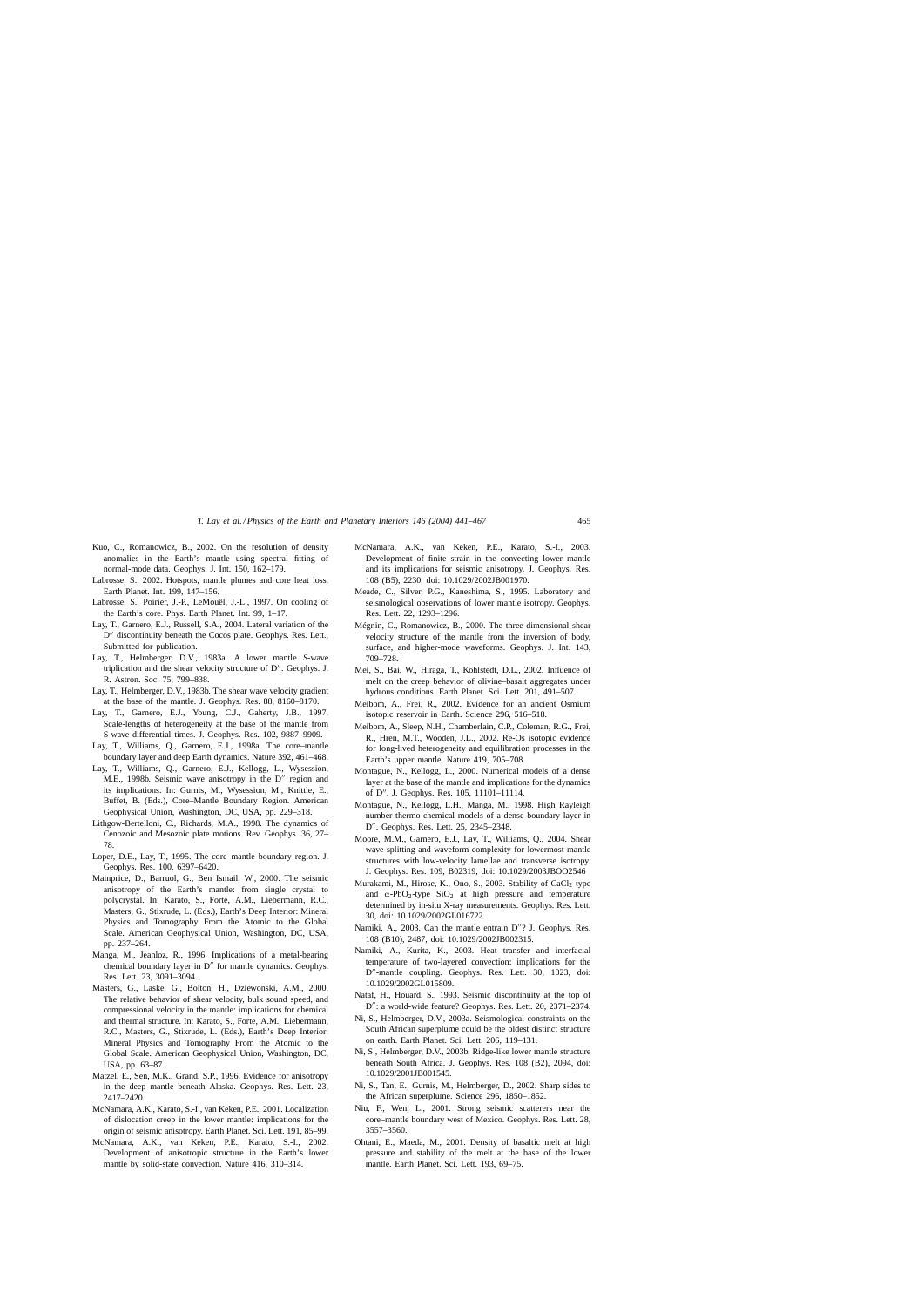- <span id="page-25-0"></span>Persch, S.T., Vidale, J.E., Earle, P.S., 2001. Absence of short-period ULVZ precursors to PcP and ScP from two regions of the CMB. Geophys. Res. Lett. 28, 387–390.
- Poirier, J.-P., 1993. Core-infiltrated mantle and the nature of the D" layer. J. Geomag. Geoelectr. 45, 1221-1227.
- Pulliam, J., Sen, M.K., 1998. Seismic anisotropy in the core–mantle transition zone. Geophys. J. Int. 135, 113–128.
- Ray, T.W., Anderson, D.L., 1994. Spherical disharmonics in the Earth sciences and spatial solution: ridges, hotspots, slabs, geochemistry and tomography correlations. J. Geophys. Res. 99, 9605–9614.
- Reasoner, C., Revenaugh, J., 1999. Short-period P wave constraints on D" reflectivity. J. Geophys. Res. 104, 955-961.
- Revenaugh, J., Meyer, R., 1997. Seismic evidence of partial melt within a possibly ubiquitous low-velocity layer at the base of the mantle. Science 277, 670–673.
- Rigden, S.M., Ahrens, T.J., Stolper, E.M., 1989. High-pressure equation of state of molten anorthite and diopside. J. Geophys. Res. 94, 9508–9522.
- Ritsema, J., van Heijst, H.J., 2000. Seismic imaging of structural heterogeneity in Earth's mantle: evidence for large-scale mantle flow. Sci. Prog. 83, 243–259.
- Ritsema, J.E., Garnero, E.J., Lay, T., 1997. A strongly negative shear velocity gradient and lateral variability in the lowermost mantle beneath the Pacific. J. Geophys. Res. 102, 20395–20411.
- Ritsema, J., van Heijst, J.J., Woodhouse, J.H., 1999. Complex shear wave velocity structure imaged beneath Africa and Iceland. Science 286, 1925–1928.
- Robertson, G.S., Woodhouse, J.H., 1996. Ratio of relative *S* to *P* velocity heterogeneity in the lower mantle. J. Geophys. Res. 101, 20041–20052.
- Romanowicz, B., 2001. Can we resolve 3D density heterogeneity in the lower mantle? Geophys. Res. Lett. 28, 1107–1110.
- Romanowicz, G., Gung, Y.C., 2002. Superplumes from the core–mantle boundary to the lithosphere: implications for hear flux. Science 296, 513–516.
- Rost, S., Revenaugh, J., 2001. Seismic detection of rigid zones at the top of the core. Science 294, 1911–1914.
- Rost, S., Revenaugh, J., 2003. Small-scale ultralow-velocity zone structure imaged by ScP. J. Geophys. Res. 108, 2056, doi: 10.1029/2001JB001627.
- Ruff, L.J., Anderson, D.L., 1980. Core formation, evolution, and convection: a geophysical model. Phys. Earth Planet. Int. 21, 181–201.
- Russell, S.A., Lay, T., Garnero, E.J., 1998. Seismic evidence for small-scale dynamics in the lowermost mantle at the root of the Hawaiian hotspot. Nature 369, 255–257.
- Russell, S.A., Lay, T., Garnero, E.J., 1999. Small-scale lateral shear velocity and anisotropy heterogeneity near the core–mantle boundary beneath the central Pacific imaged using broadband *ScS* waves. J. Geophys. Res. 104, 13183–13199.
- Russell, S.A., Reasoner, C., Lay, T., Revenaugh, J., 2001. Coexisting shear- and compressional-wave seismic velocity discontinuities beneath the central Pacific. Geophys. Res. Lett. 28, 2281–2284.
- Saltzer, R.L., van der Hilst, R.D., Kárason, H., 2001. Comparing *P* and *S* wave heterogeneity in the mantle. Geophys. Res. Lett. 28, 1335–1338.
- Schott, B., Yuen, D.A., Braun, A., 2002. The influences of composition- and temperature-dependent rheology in thermal-chemical convection on entrainment of the D"-layer. Phys. Earth Planet. Int. 129, 43–65.
- Scrivner, C., Anderson, D.L., 1992. The effect of post Pangea subduction on global mantle tomography and convection. Geophys. Res. Lett. 19, 1053–1056.
- Sidorin, I., Gurnis, M., 1998. Geodynamically consistent seismic velocity predictions at the base of the mantle. In: Gurnis, M., Wysession, M., Knittle, E., Buffett, B. (Eds.), The Core–Mantle Boundary Region. American Geophysical Union, Washington, DC, USA, pp. 209–230.
- Sidorin, I., Gurnis, M., Helmberger, D.V., 1999a. Evidence for a ubiquitous seismic discontinuity at the base of the mantle. Science 286, 1326–1331.
- Sidorin, I., Gurnis, M., Helmberger, D.V., 1999b. Dynamics of a phase change at the base of the mantle consistent with seismological observations. J. Geophys. Res. 104, 15005– 15023.
- Simmons, N.A., Grand, S.P., 2002. Partial melting in the deepest mantle. Geophys. Res. Lett. 29 (11), 10.1029/2001Gl013716.
- Sleep, N.H., 1988. Gradual entrainment of a chemical layer at the base of the mantle by overlying convection. Geophys. J. 95, 437–447.
- Solomotov, V.S., Moresi, L.-N., 2002. Small-scale convection in the  $D''$  layer. J. Geophys. Res. 107 (B1), 10.1029/2000JB000063.
- Song, X., Ahrens, T.J., 1994. Pressure–temperature range of reactions between liquid iron in the outer core and mantle silicates. Geophys. Res. Lett. 21, 153–156.
- Stacey, F.D., Loper, D.E., 1983. The thermal boundary-layer interpretation of  $D''$  and its role as a plume source. Phys. Earth Planet. Int. 33, 45–55.
- Steinbach, V., Yuen, D.A., 1999. Viscous heating: a potential mechanism for the formation of the ultralow velocity zone. Earth Planet. Sci. Lett. 172, 213–220.
- Stixrude, L., 1998. Elastic constants and anisotropy of MgSiO<sub>3</sub> perovskite, periclase, and  $SiO<sub>2</sub>$  at high pressure. In: Gurnis, M., Wysession, M., Knittle, E.E., Buffet, B. (Eds.), The Core–Mantle Boundary Region. American Geophysical Union, Washington, DC, USA, pp. 83–96.
- Su, W.J., Dziewonski, A.M., 1997. Simultaneous inversion for 3-D variations in shear and bulk velocity in the mantle. Phys. Earth Planet. Int. 100, 135–156.
- Sze, E.K.M., van der Hilst, R.D., 2003. Core–mantle boundary topography from short period PcP, PKP, and PKKP data. Phys. Earth Planet. Int. 135, 27–46.
- Tackley, P.J., 1996. Effects of strongly variable viscosity on three-dimensional compressible convection in planetary mantles. J. Geophys. Res. 101, 3311–3332.
- Tackley, P.J., 1998. Three-dimensional simulations of mantle convection with a thermo-chemical basal boundary layer: D"? In: Gurnis, M., Wysession, M.E., Knittle, E., Buffett, B.A. (Eds.), The Core–Mantle Boundary Region. American Geophysical Union, Washington, DC, USA, pp. 231–253.
- Tackley, P., 2000. Mantle convection and plate tectonics: toward an integrated physical and chemical theory. Science 288, 2002– 2007.